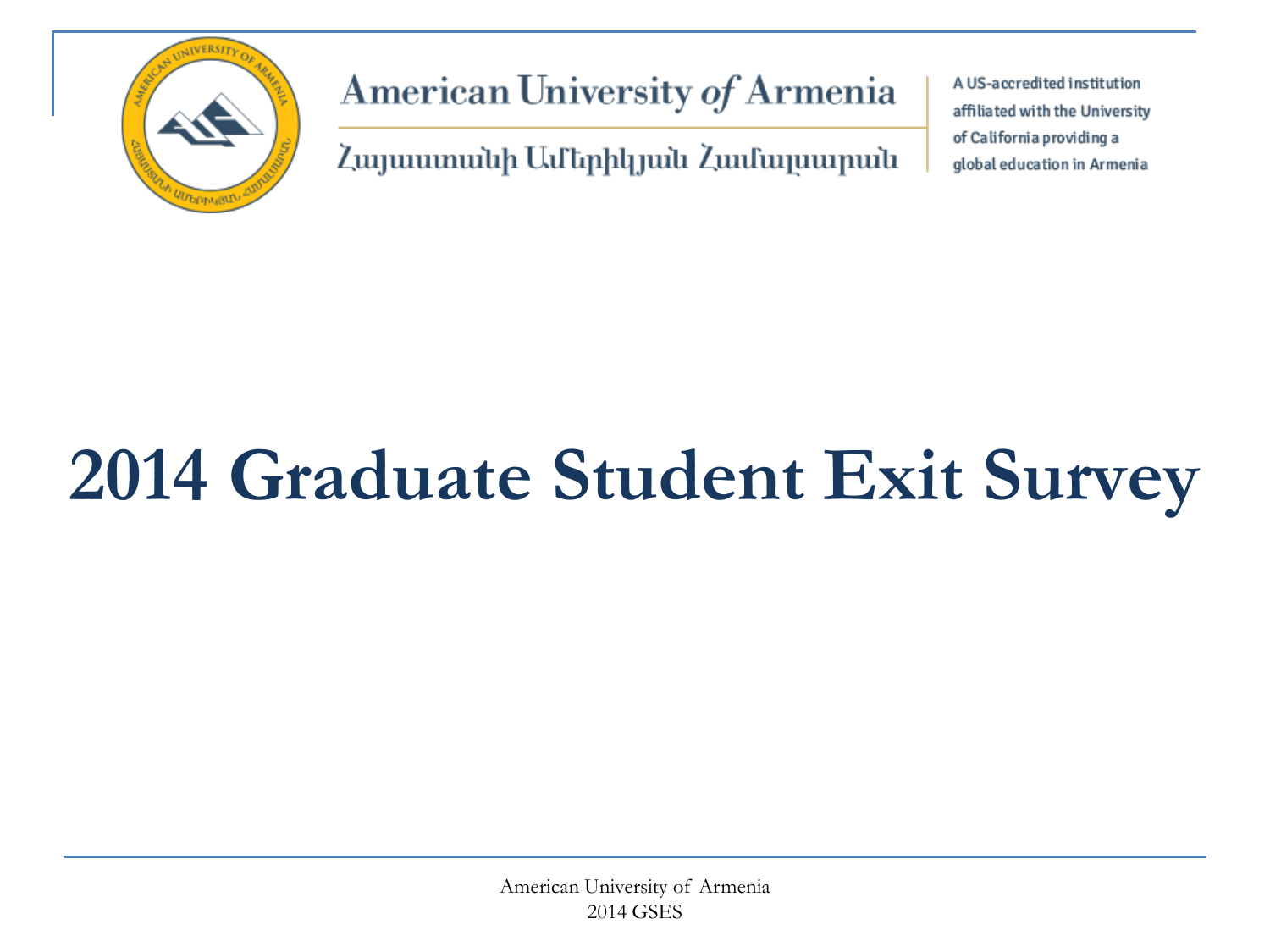#### **Content**

**[Methodology](#page-2-0)** [Response Rate and Background Profile](#page-3-0) [Employment Status During Graduate Studies](#page-6-0) [Academic Program](#page-9-0) [Educational Methods](#page-11-0) [Overall Experience in the Program](#page-13-0) **[Support in the Degree Program](#page-14-0)** [University Services](#page-15-0) [Graduate Education's Contribution to Student Development](#page-17-0) Positive Highlights about AUA, Differences, and Suggestions for Improvement [AUA Extension](#page-19-0) [Employment and Further Education](#page-20-0) [Employment Plans](#page-21-0)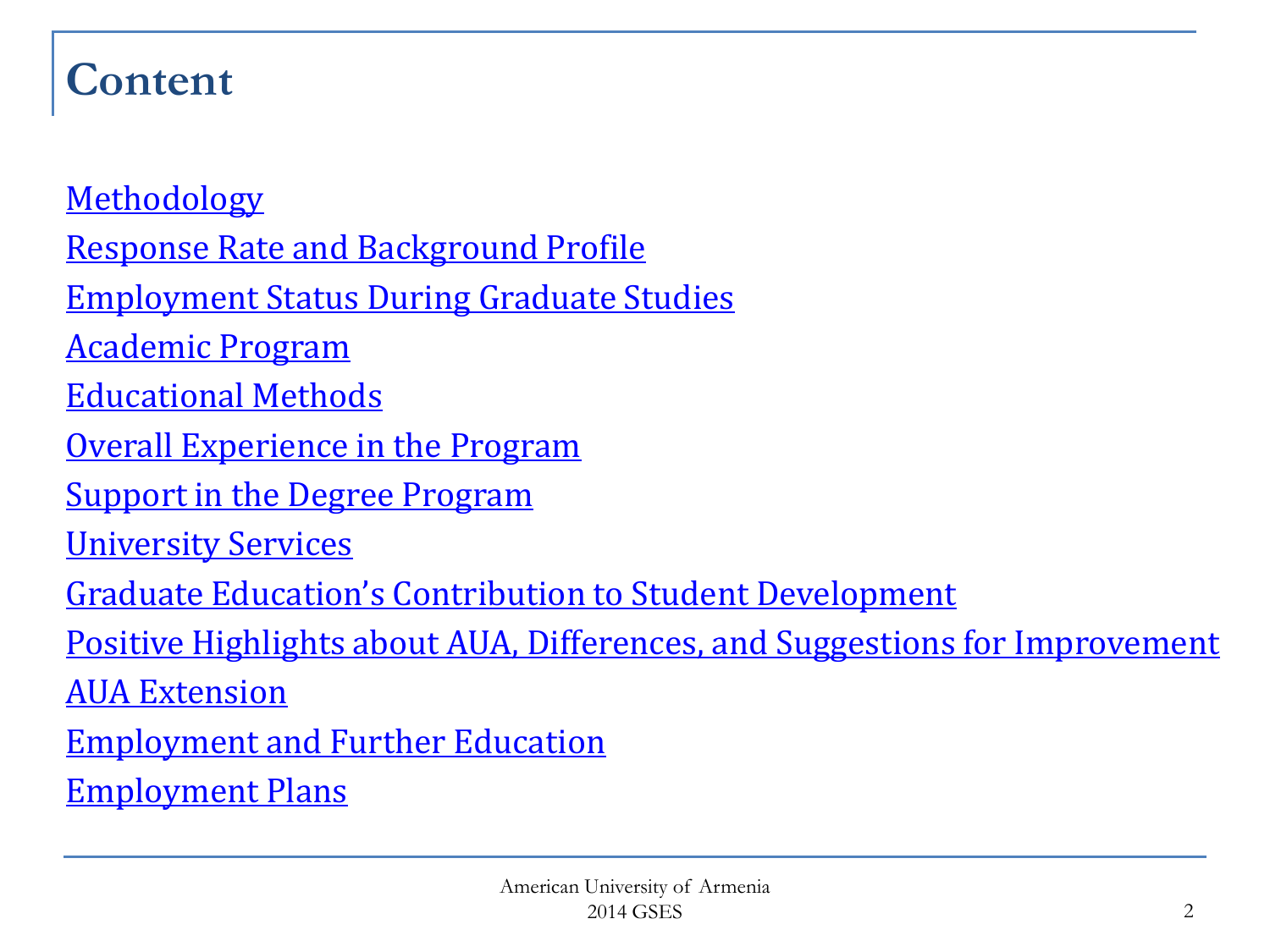# <span id="page-2-0"></span>**Methodology**

Main topics of survey questionnaire:

- curriculum
- educational experiences
- academic programs and university services

Demographic data collected:

- age
- citizenship
- gender
- employment

The link to the on-line survey questionnaire was e-mailed to 179 graduating students on April 23, 2014, and survey responses were collected through May 6, 2014.

A total of 142 (79.3%) out of 179 graduating students participated in the survey. The results of 17 partially completed surveys were excluded in the analyses, thus **denoting a response rate of 69.8%.**

Upon completion of the on-line survey, data were generated through SPSS. The information from paper surveys was added to the master SPSS file. Upon completion of the data entry, statistical analyses such as frequencies, cross-tabulations, and mean average of the responses were performed.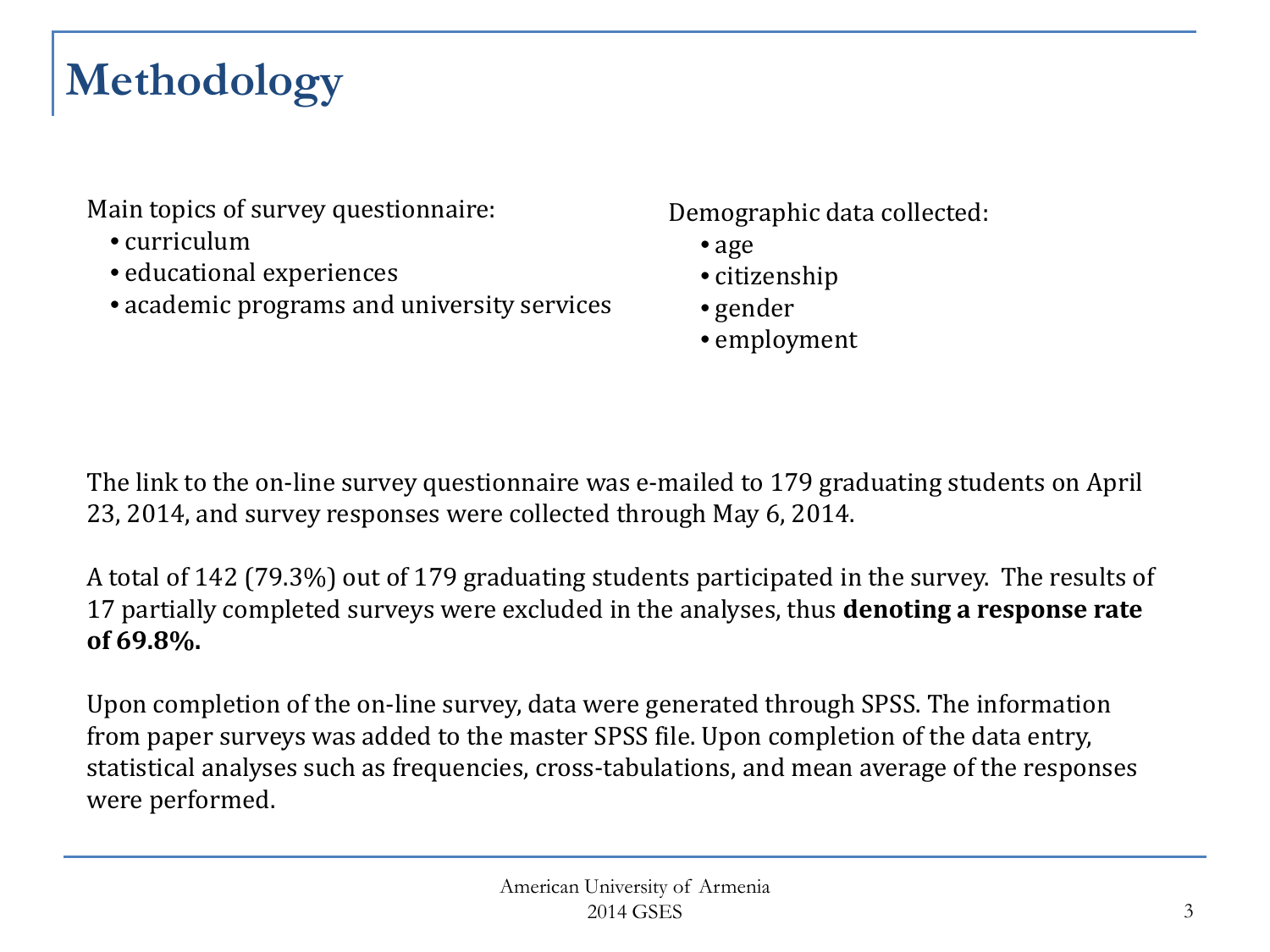#### <span id="page-3-0"></span>**Response Rate and Background Profile**

| Response rate by academic program                                                |                                 |                                |  |  |  |  |  |  |
|----------------------------------------------------------------------------------|---------------------------------|--------------------------------|--|--|--|--|--|--|
|                                                                                  | Graduating<br><b>Students N</b> | Survey<br>Respondents<br>N(% ) |  |  |  |  |  |  |
| Master of Engineering in Industrial Engineering and Systems Management (ME IESM) | 20                              | 10(50.0)                       |  |  |  |  |  |  |
| Master of Business Administration (MBA)                                          | 54                              | 40(74.1)                       |  |  |  |  |  |  |
| Master of Political Science and International Affairs (M PSIA)                   | 29                              | 22(75.9)                       |  |  |  |  |  |  |
| Master of Laws (LL.M.)                                                           | 25                              | 19(76.0)                       |  |  |  |  |  |  |
| Master of Science in Computer and Information Science (MS CIS)                   | 19                              | 9(47.4)                        |  |  |  |  |  |  |
| Master in Teaching English as a Foreign Language (MA TEFL)                       | 23                              | 20(87.0)                       |  |  |  |  |  |  |
| Certificate in Translation (CTr.)                                                | 9                               | 5(55.6)                        |  |  |  |  |  |  |
| <b>TOTAL</b>                                                                     | 179                             | 125 (69.8)                     |  |  |  |  |  |  |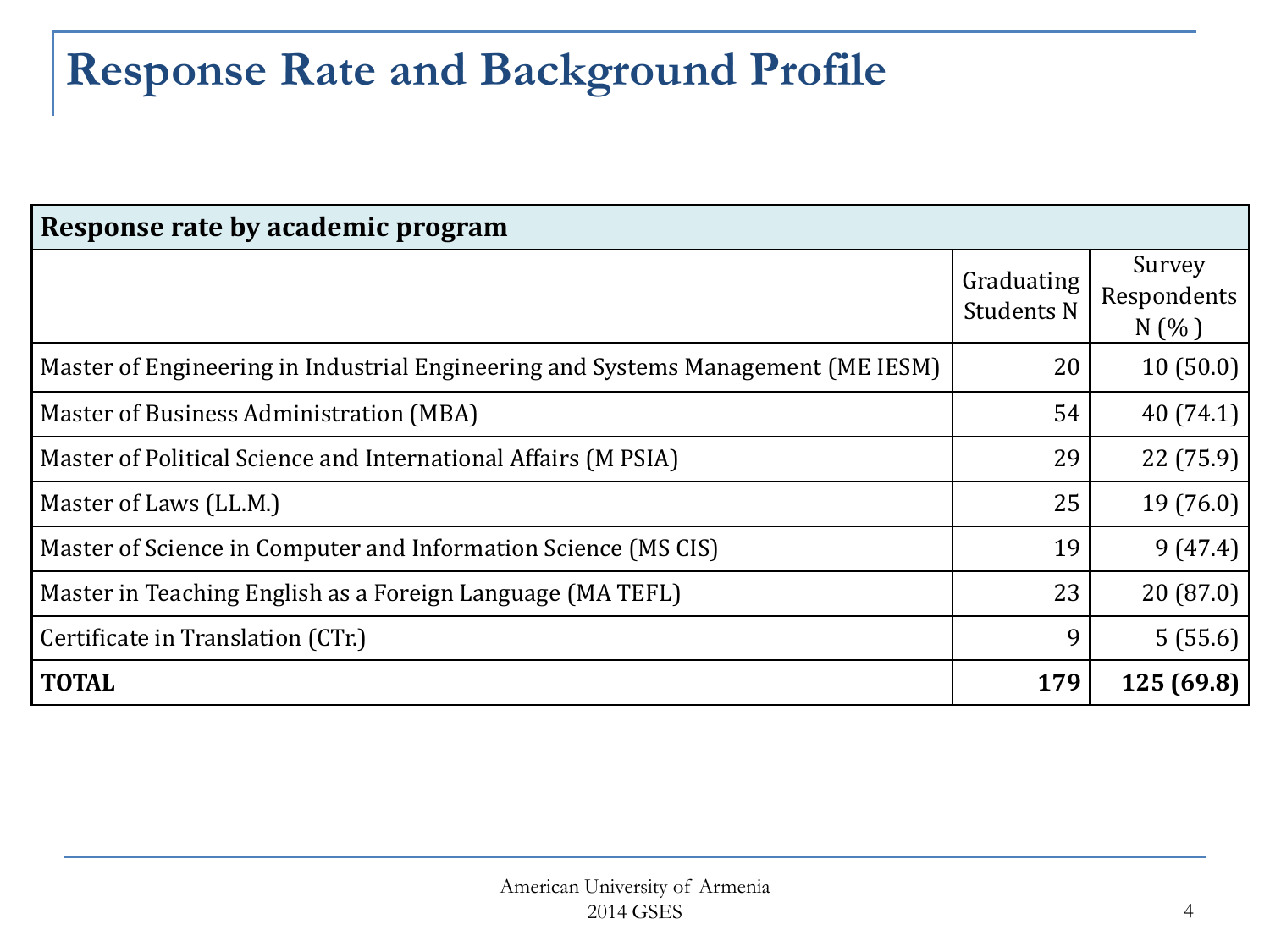#### **Response Rate and Background Profile Cont'd**

| Distribution by age at graduation |                   |  |  |  |  |  |
|-----------------------------------|-------------------|--|--|--|--|--|
| Age range                         | Respondents N (%) |  |  |  |  |  |
| Up to $22$                        | 32 (25.6)         |  |  |  |  |  |
| $23 - 24$                         | 50(40.0)          |  |  |  |  |  |
| $25 - 26$                         | 18 (14.4)         |  |  |  |  |  |
| 27-29                             | 12(9.6)           |  |  |  |  |  |
| 30-32                             | 5(4.0)            |  |  |  |  |  |
| 33-35                             | 4(3.2)            |  |  |  |  |  |
| Over <sub>35</sub>                | 4(3.2)            |  |  |  |  |  |
| TOTAL                             | 125 (100.0)       |  |  |  |  |  |

| Distribution by gender - 1 |                          |  |  |  |  |  |  |
|----------------------------|--------------------------|--|--|--|--|--|--|
|                            | Survey Respondents N (%) |  |  |  |  |  |  |
| Female                     | 95 (76.0)                |  |  |  |  |  |  |
| Male                       | 30(24.0)                 |  |  |  |  |  |  |
| <b>TOTAL</b>               | 125                      |  |  |  |  |  |  |

| Distribution by gender - 2 |                        |                                  |  |  |  |  |  |  |  |
|----------------------------|------------------------|----------------------------------|--|--|--|--|--|--|--|
|                            | Graduating<br>Students | <b>Survey Respondents</b><br>N(% |  |  |  |  |  |  |  |
| Female                     | 132                    | 95 (72.0)                        |  |  |  |  |  |  |  |
| Male                       | 47                     | 30(63.8)                         |  |  |  |  |  |  |  |
| <b>TOTAL</b>               | 179                    | 125 (69.8)                       |  |  |  |  |  |  |  |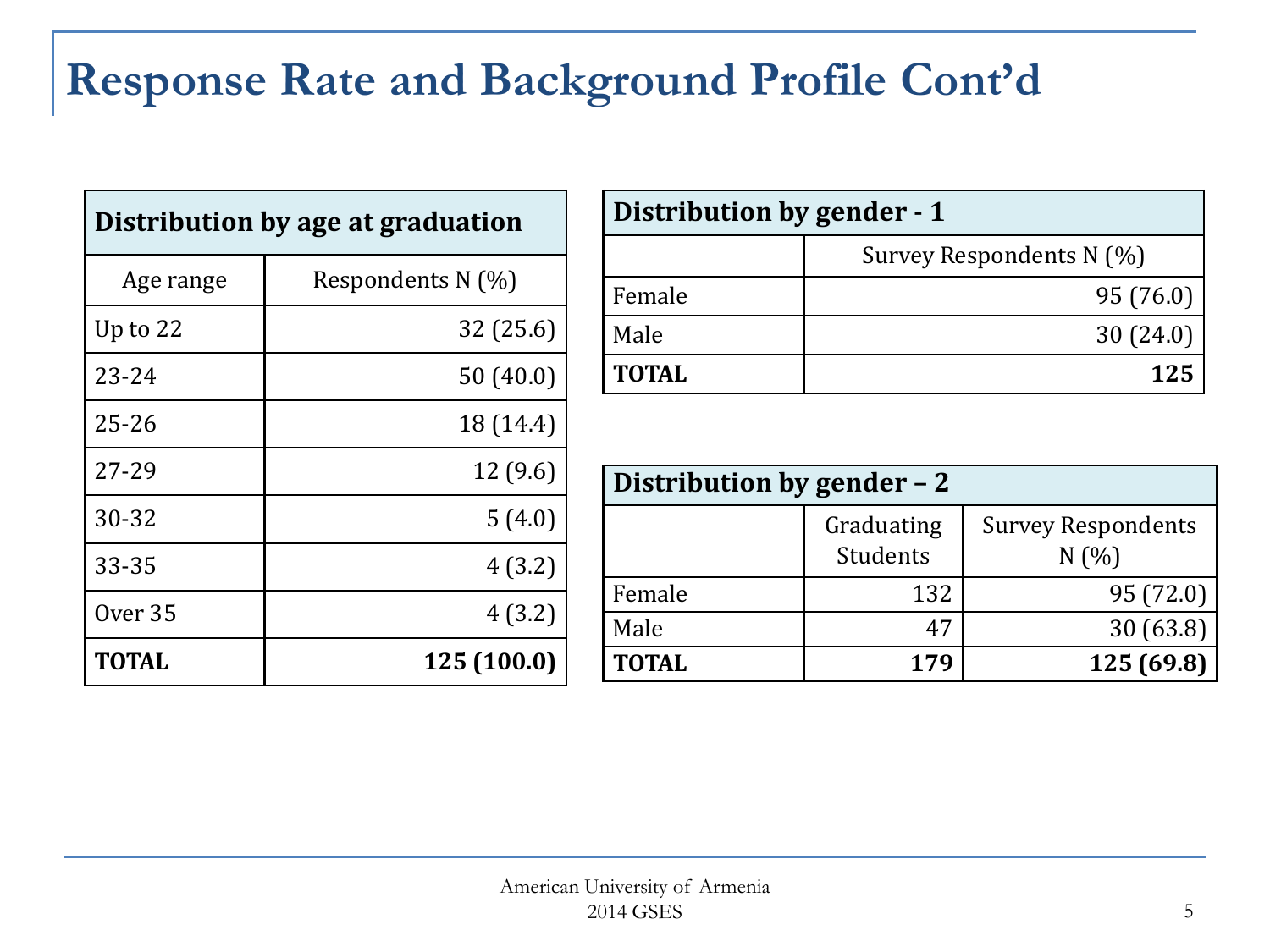#### **Response Rate and Background Profile Cont'd**

#### **Choice of Graduate School (2006-2014) %**

 $\Box$  Third choice or lower  $\Box$  Second choice  $\Box$  First choice

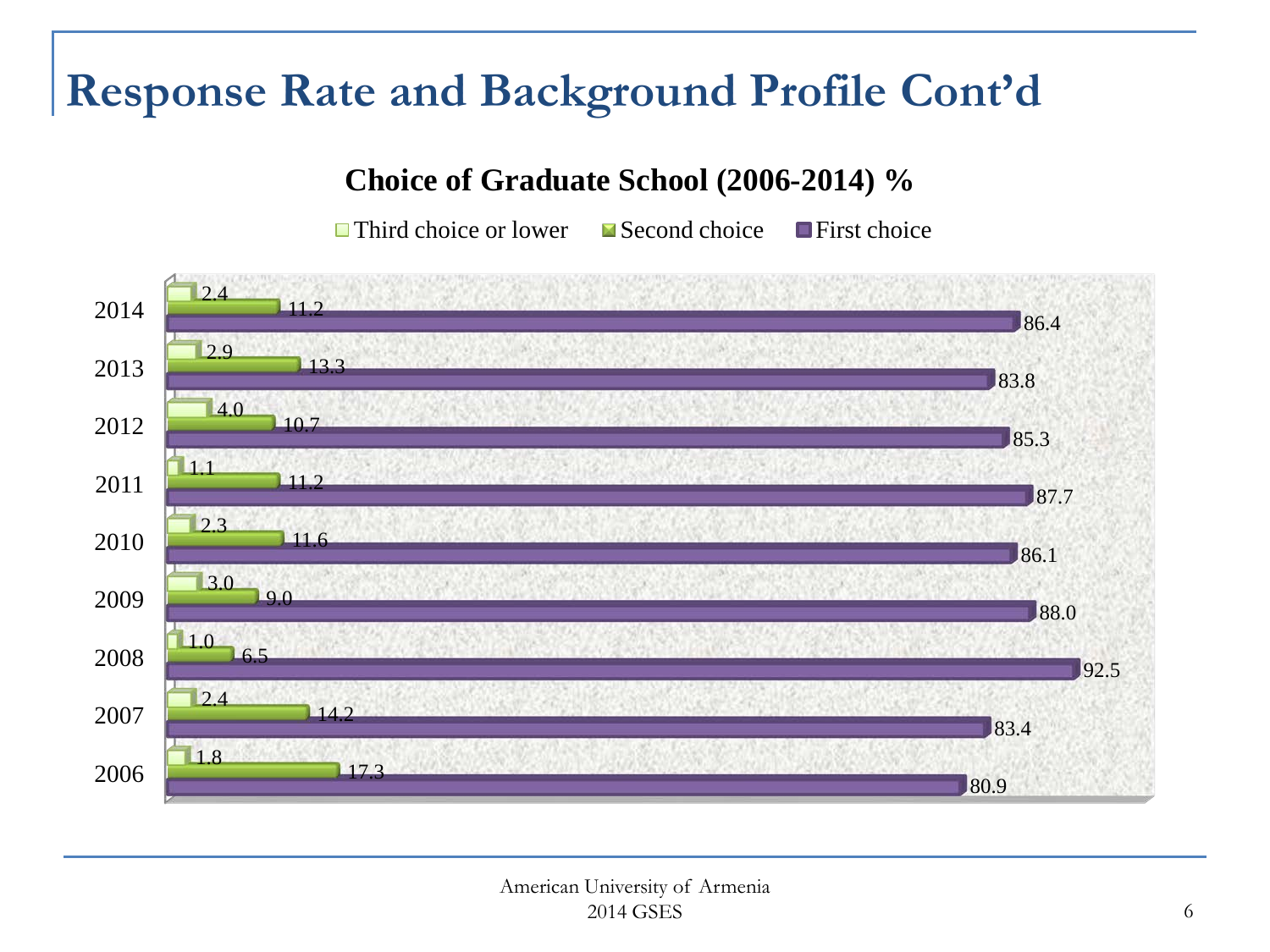#### <span id="page-6-0"></span>**Employment Status During Graduate Studies Employment Status %**



| Employment status during graduate education(by program) $N$ (%) |         |            |               |          |               |               |        |              |  |  |  |
|-----------------------------------------------------------------|---------|------------|---------------|----------|---------------|---------------|--------|--------------|--|--|--|
|                                                                 | ME IESM | <b>MBA</b> | <b>M PSIA</b> | LL.M.    | <b>MS CIS</b> | <b>MATEFL</b> | CTr.   | <b>TOTAL</b> |  |  |  |
| Worked regularly full time                                      | 2(20.0) | 7(17.5)    | 3(13.6)       | 10(52.6) | 5(55.6)       | 2(10.0)       | 5(100) | 34(27.2)     |  |  |  |
| Worked regularly part time                                      | 3(30.0) | 5(12.5)    | 2(9.1)        | 1(5.3)   | 2(22.2)       | 7(35.0)       | 0(0.0) | 20(16.0)     |  |  |  |
| Worked occasionally ( $p/t$ or $f/t$ )                          | 4(40.0) | 14(35.0)   | 10(45.5)      | 4(21.1)  | 1(11.1)       | 4(20.0)       | 0(0.0) | 37(29.6)     |  |  |  |
| Did not work                                                    | 1(10.0) | 14(35.0)   | 7(31.8)       | 4(21.1)  | 1(11.1)       | 7(35.0)       | 0(0.0) | 34(27.2)     |  |  |  |
| <b>TOTAL</b>                                                    | 10      | 40         | 22            | 19       | 9             | 20            |        | 125          |  |  |  |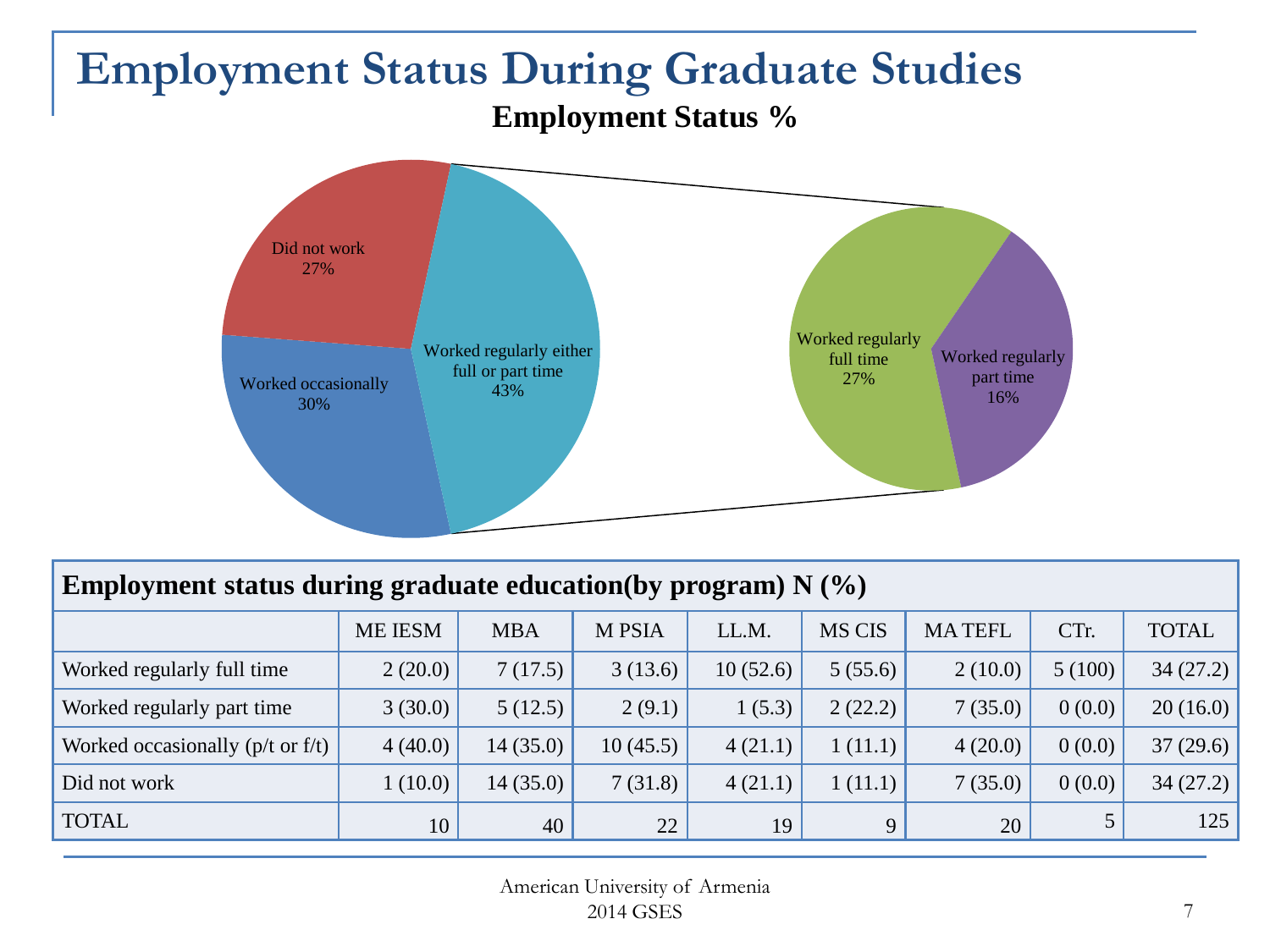## **Employment Status During Graduate Studies Cont'd**

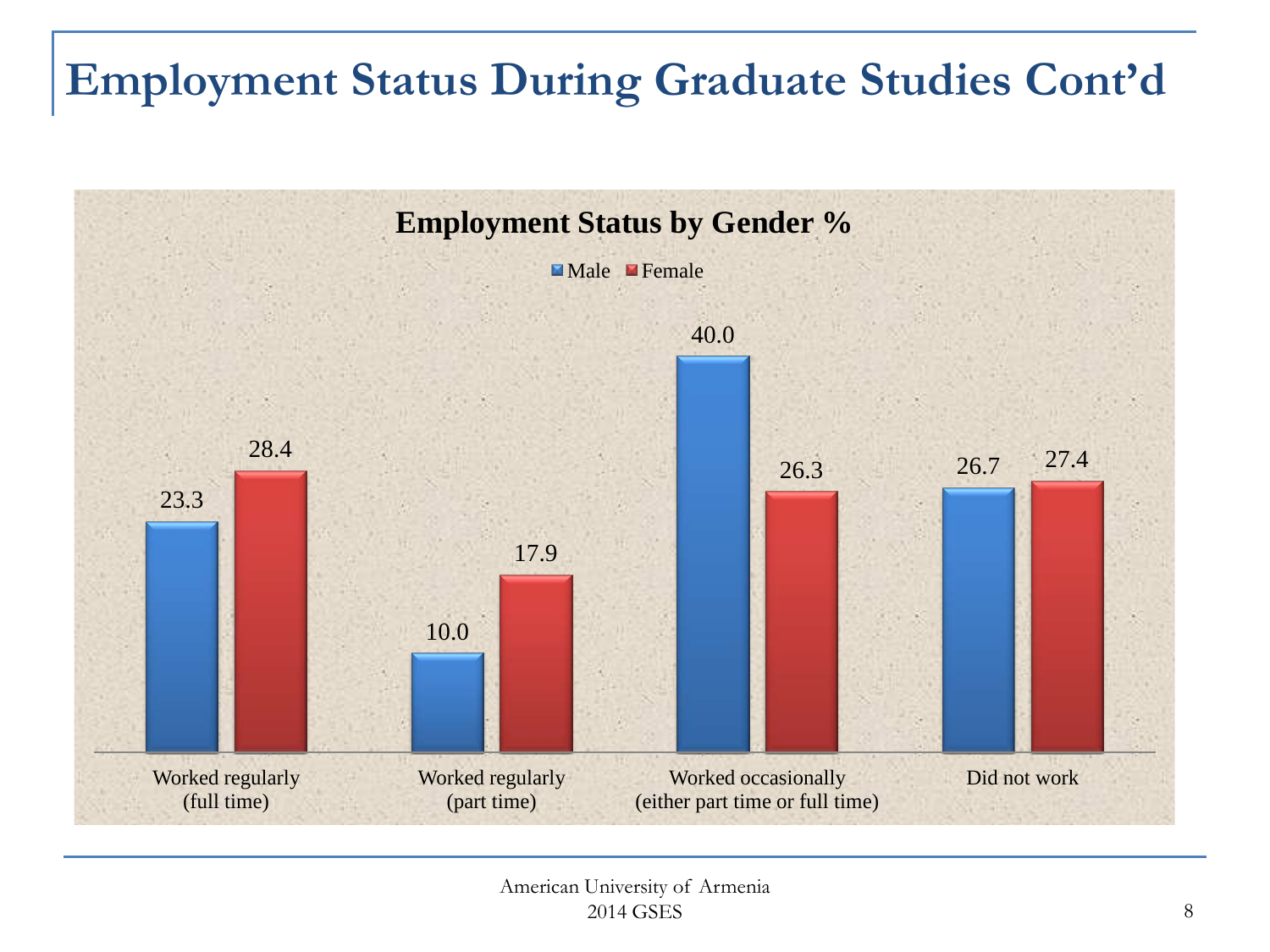## **Employment Status During Graduate Studies Cont'd**

#### **Employment Status (2006-2014) %**

Worked regularly full time Worked regularly part time Worked occasionally (either part time or full time) Did not work

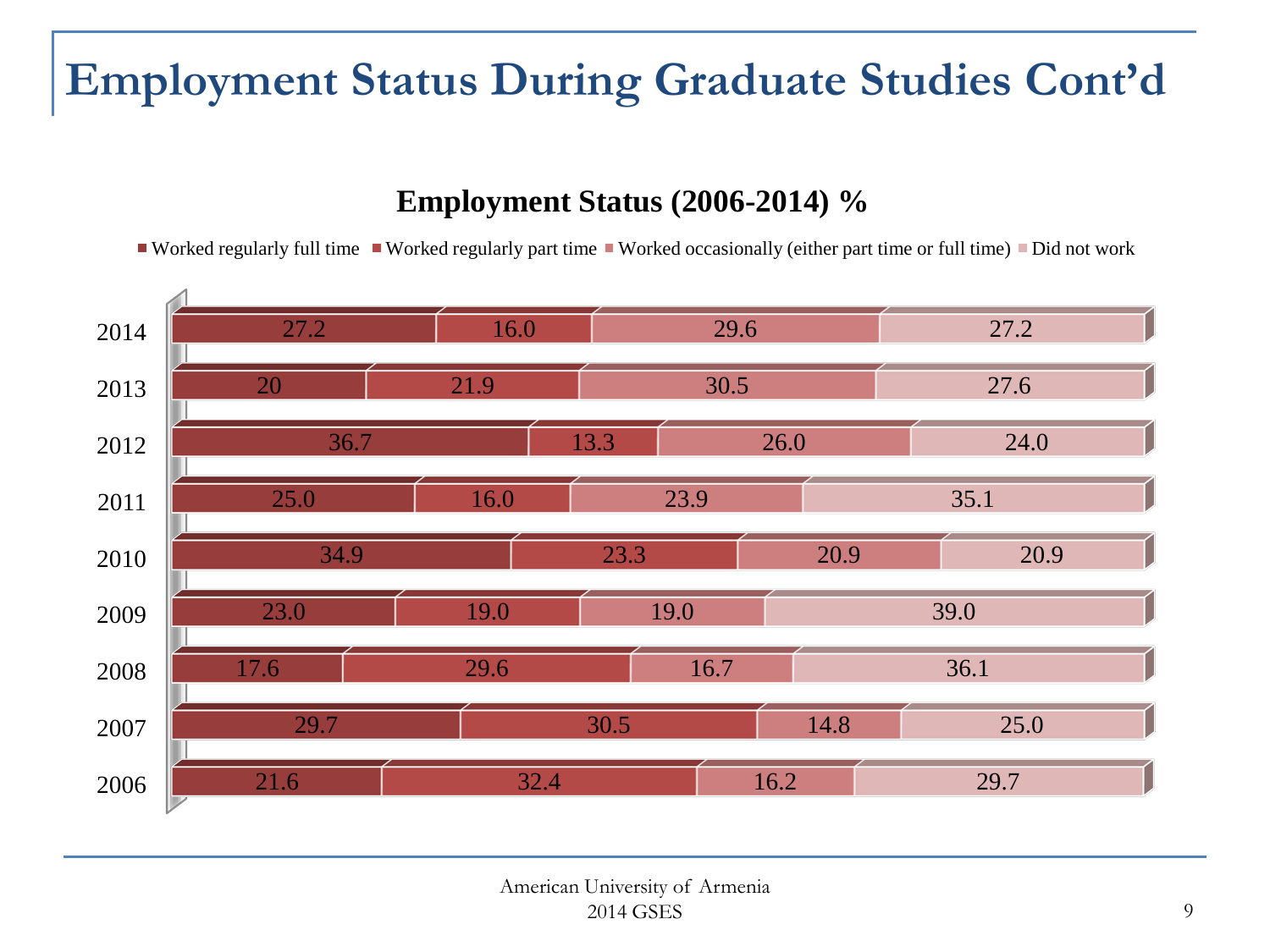#### <span id="page-9-0"></span>**Academic Program (2010-2014)**

| <b>Measures</b>               | Year | University-wide* |      | <b>Measures</b>                                                                   | Year | University-wide* |      |
|-------------------------------|------|------------------|------|-----------------------------------------------------------------------------------|------|------------------|------|
|                               | 2010 | 2.23             | 72.7 | There was good communication                                                      | 2010 | 2.02             | 75.0 |
|                               | 2011 | 2.34             | 72.0 | between faculty and students                                                      | 2011 | 1.96             | 75.3 |
| The sequence of courses was   | 2012 | 2.28             | 69.3 | regarding student needs, concerns,                                                | 2012 | 2.06             | 72.7 |
| appropriate.                  |      |                  |      | and suggestions.                                                                  | 2013 | 2.11             | 70.5 |
|                               | 2013 | 2.41             | 61.0 |                                                                                   | 2014 | 2.23             | 68.0 |
|                               | 2014 | 2.48             | 56.8 |                                                                                   | 2010 | 1.84             | 88.6 |
| Academic policies and         |      |                  |      | Interactions among students and                                                   | 2011 | 1.68             | 90.9 |
|                               | 2010 | 2.18             | 75.0 | faculty were characterized by<br>mutual respect.<br>On the whole, faculty members | 2012 | 1.71             | 90.0 |
|                               | 2011 | 2.02             | 84.9 |                                                                                   | 2013 | 1.80             | 86.7 |
| procedures were communicated  | 2012 | 2.00             | 79.3 |                                                                                   | 2014 | 1.71             | 88.8 |
| adequately.                   |      |                  |      |                                                                                   | 2010 | 2.23             | 67.4 |
|                               | 2013 | 2.18             | 70.5 |                                                                                   | 2011 | 2.02             | 80.6 |
|                               | 2014 | 2.09             | 74.4 | were well qualified to teach their                                                | 2012 | 2.29             | 63.3 |
|                               | 2010 | 2.05             | 81.0 | courses.                                                                          | 2013 | 2.26             | 66.7 |
|                               |      |                  |      |                                                                                   | 2014 | 2.36             | 58.4 |
| Information about degree      | 2011 | 1.92             | 87.3 |                                                                                   | 2010 | 2.30             | 61.4 |
| requirements was communicated | 2012 | 1.80             | 92.0 | There were many opportunities<br>outside the classroom for                        | 2011 | 2.25             | 68.4 |
| adequately.                   | 2013 | 2.11             | 72.4 | interaction between students and                                                  | 2012 | 2.39             | 58.7 |
|                               |      |                  |      | faculty.                                                                          | 2013 | 2.15             | 67.6 |
|                               | 2014 | 2.01             | 82.4 |                                                                                   | 2014 | 2.16             | 69.6 |

*\*Mean and combined percent of strongly agree and agree* 

•*Scale of 1 to 5; 1=strongly agree and 5=strongly disagree; missing values excluded*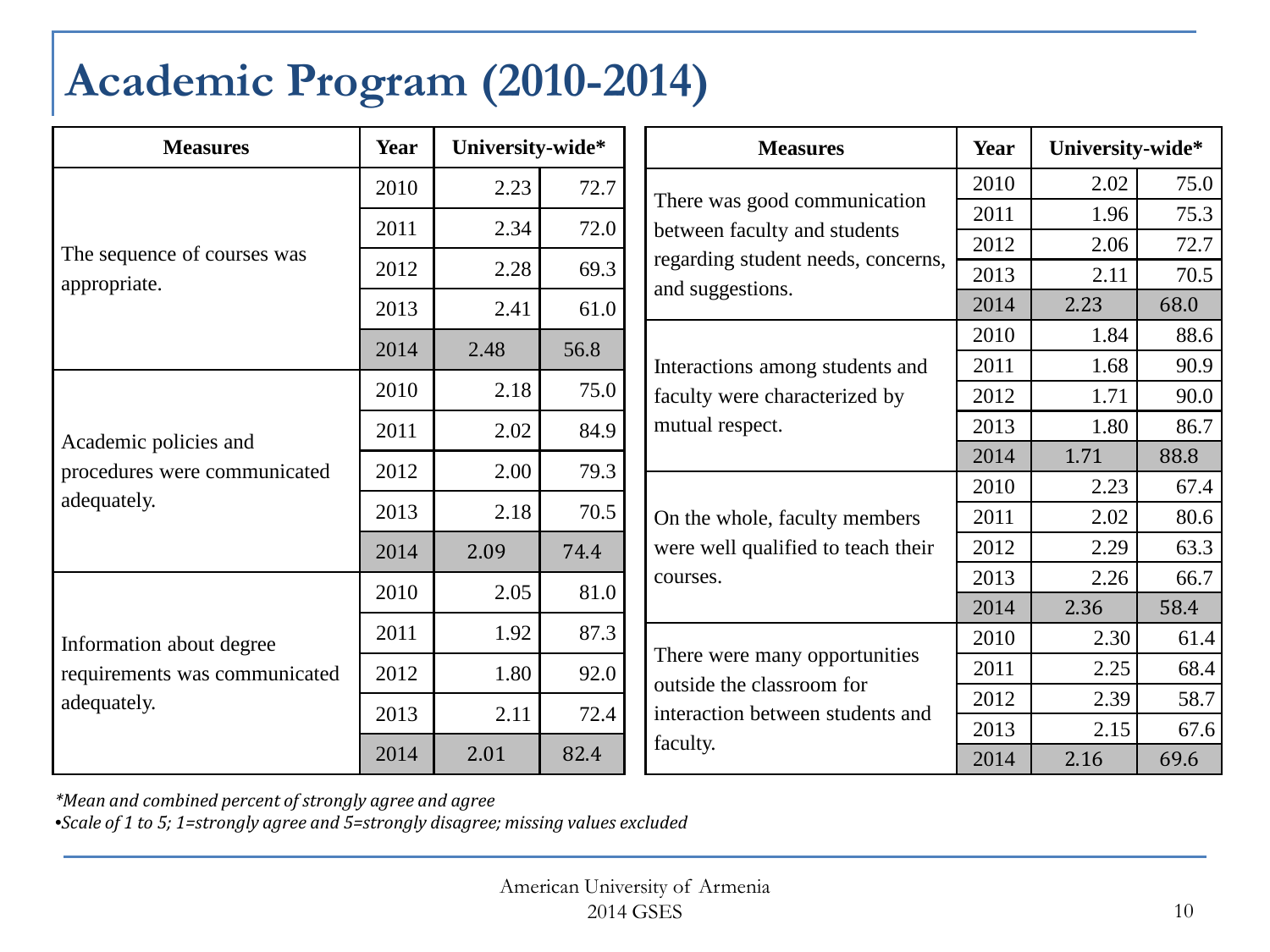## **Academic Program (2010-2014) Cont'd**

| <b>Measures</b>                                                          | Year | University-wide* |      |  |                                                                                                |      | <b>Measures</b> | <b>Year</b> | University-wide* |  |
|--------------------------------------------------------------------------|------|------------------|------|--|------------------------------------------------------------------------------------------------|------|-----------------|-------------|------------------|--|
| In general, faculty members prepared                                     | 2010 | 2.09             | 72.1 |  |                                                                                                |      | 2010            | 1.93        | 77.3             |  |
|                                                                          | 2011 | 1.97             | 84.3 |  | I would recommend my graduate                                                                  | 2011 | 1.80            | 86.1        |                  |  |
|                                                                          | 2012 | 2.12             | 70.0 |  | program to prospective students.                                                               | 2012 | 1.92            | 78.7        |                  |  |
| carefully for their courses.                                             |      |                  |      |  |                                                                                                | 2013 | 2.00            | 74.3        |                  |  |
|                                                                          | 2013 | 2.12             | 72.4 |  |                                                                                                | 2014 | 2.17            | 68.0        |                  |  |
|                                                                          | 2014 | 2.25             | 65.6 |  |                                                                                                | 2010 | 2.30            | 65.1        |                  |  |
|                                                                          | 2010 | 1.93             | 79.5 |  | If I had the opportunity to make<br>the choice again, I would enroll in<br>this program again. | 2011 | 1.98            | 73.3        |                  |  |
|                                                                          |      |                  |      |  |                                                                                                | 2012 | 2.10            | 67.3        |                  |  |
|                                                                          | 2011 | 1.97             | 80.7 |  |                                                                                                | 2013 | 2.17            | 64.8        |                  |  |
| Overall, faculty in my department were<br>interested in the professional | 2012 | 2.08             | 76.0 |  |                                                                                                | 2014 | 2.38            | 55.2        |                  |  |
| development of students.                                                 | 2013 | 2.04             | 75.3 |  |                                                                                                | 2010 | 2.41            | 65.9        |                  |  |
|                                                                          | 2014 | 2.16             | 70.4 |  |                                                                                                | 2011 | 2.06            | 73.7        |                  |  |
|                                                                          |      |                  |      |  | AUA grading system is fair.                                                                    | 2012 | 2.10            | 73.3        |                  |  |
|                                                                          | 2010 | 2.07             | 75.0 |  |                                                                                                | 2013 | 2.14            | 72.4        |                  |  |
|                                                                          | 2011 | 2.11             | 79.1 |  |                                                                                                | 2014 | 2.14            | 68.0        |                  |  |
| In general, the courses I took were well                                 | 2012 | 2.14             | 75.3 |  | The grading system of my                                                                       | 2011 | 2.08            | 74.9        |                  |  |
| taught.                                                                  |      |                  |      |  | academic program is fair                                                                       | 2012 | 2.08            | 72.7        |                  |  |
|                                                                          | 2013 | 2.20             | 69.5 |  |                                                                                                | 2013 | 2.19            | 67.7        |                  |  |
|                                                                          | 2014 | 2.40             | 58.4 |  |                                                                                                | 2014 | 2.22            | 66.4        |                  |  |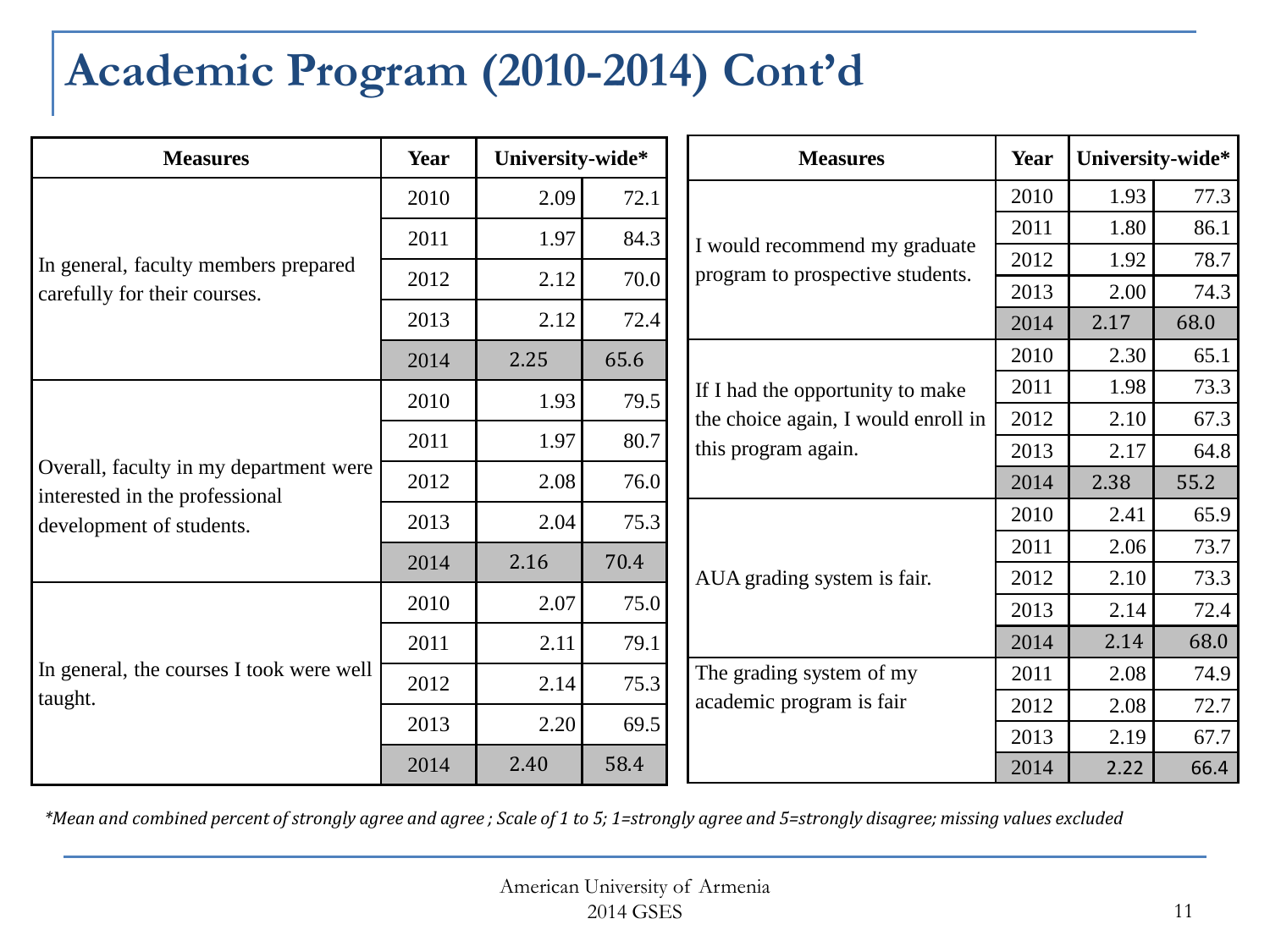#### <span id="page-11-0"></span>**Educational Methods**

#### **During your graduate studies, how often did your coursework use the following educational methods? \***

|                                                                                                   | <b>ME IESM</b> | <b>MBA</b> | <b>M PSIA</b> | LL.M | <b>MS CIS</b> | <b>MATEFL</b> | CTr. | University-<br>wide |
|---------------------------------------------------------------------------------------------------|----------------|------------|---------------|------|---------------|---------------|------|---------------------|
| Memorizing facts and ideas from lectures and<br>readings.                                         | 4.60           | 4.50       | 4.22          | 4.68 | 3.66          | 3.10          | 4.80 | 4.12                |
| Analyzing cases or situations in-depth (e.g. case)<br>studies and analysis).                      | 4.60           | 5.02       | 5.90          | 5.21 | 5.22          | 5.45          | 5.20 | 5.26                |
| Synthesizing ideas and/or information into new<br>more complex interpretations and relationships. | 4.10           | 4.00       | 5.86          | 4.42 | 4.44          | 5.00          | 5.60 | 4.65                |
| Making judgments about the value of<br>information, arguments, or methods.                        | 3.90           | 3.90       | 5.77          | 5.00 | 4.55          | 5.40          | 5.40 | 4.74                |
| Applying theories or concepts to practical<br>problems/situations.                                | 4.20           | 4.35       | 5.72          | 5.42 | 5.00          | 5.55          | 5.60 | 5.03                |

*\* Scale from 1 to 7; 1=never, 2=rarely, 3=sometimes, 4=on the average, 5=often, 6=most of the time, 7=always;. Missing values excluded*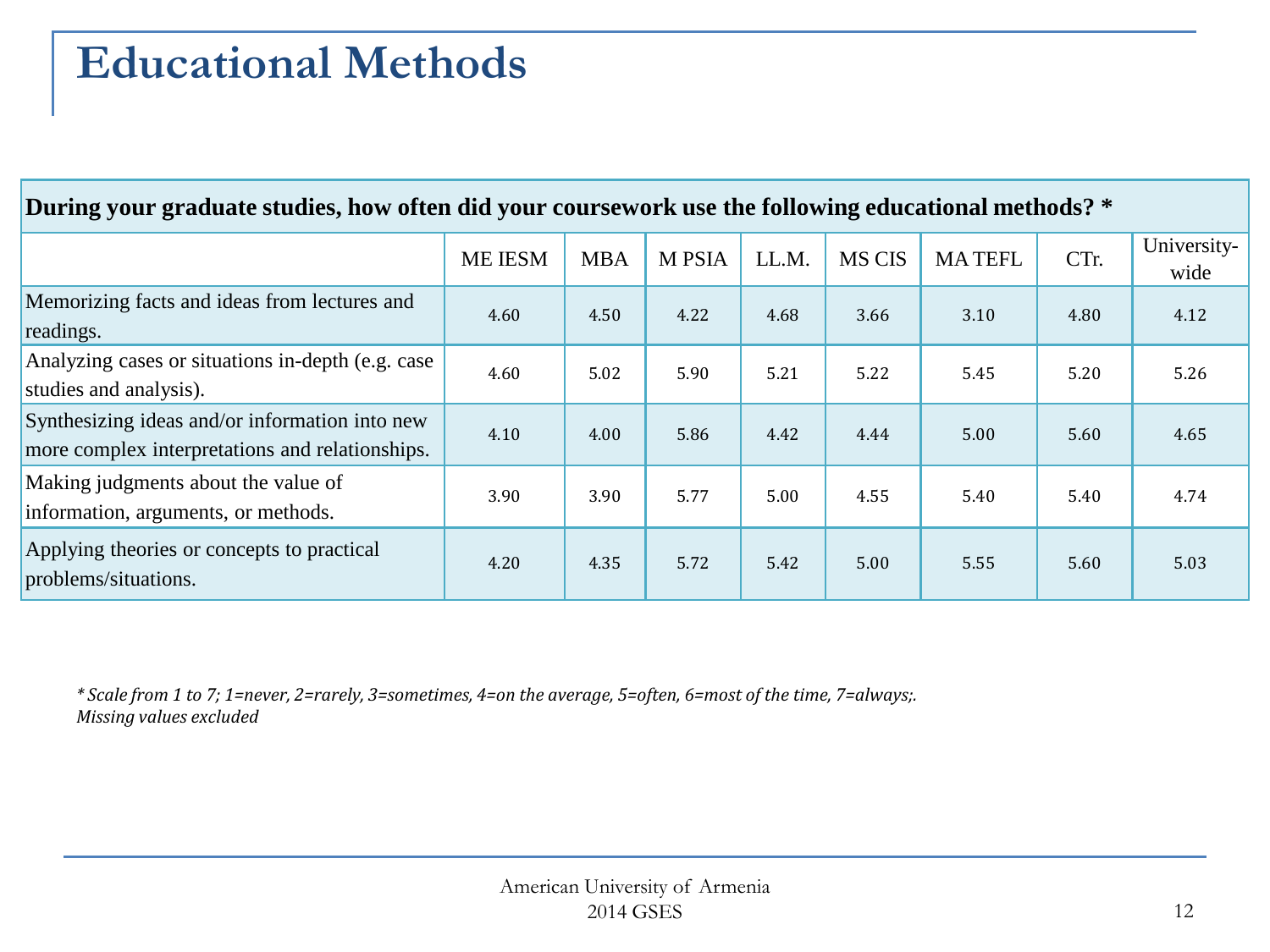#### **Educational Methods (2012-2014) Cont'd**

| How AUA should change the emphasis it places on each of the educational methods used? |      |      |                  |
|---------------------------------------------------------------------------------------|------|------|------------------|
|                                                                                       | Year |      | University-wide* |
|                                                                                       | 2012 | 2.16 | 67.3             |
| Connection between ideas and practice                                                 | 2013 | 2.37 | 56.2             |
|                                                                                       | 2014 | 2.14 | 67.2             |
|                                                                                       | 2012 | 3.00 | 19.3             |
| Theoretical knowledge                                                                 | 2013 | 2.89 | 20.9             |
|                                                                                       | 2014 | 2.92 | 24.8             |
|                                                                                       | 2012 | 2.33 | 56.7             |
| Problem solving                                                                       | 2013 | 2.06 | 67.6             |
|                                                                                       | 2014 | 2.10 | 68.0             |
|                                                                                       | 2012 | 2.45 | 48.7             |
| Research                                                                              | 2013 | 2.25 | 61.9             |
|                                                                                       | 2014 | 2.28 | 56.8             |
|                                                                                       | 2012 | 2.28 | 57.3             |
| <b>Applied Research</b>                                                               | 2013 | 2.23 | 60.0             |
|                                                                                       | 2014 | 2.27 | 61.6             |

*\*Mean and Combined Percent of Increase a great deal and Increase somewhat, 1=Increase a great deal and 5=Reduce a great deal; missing values excluded*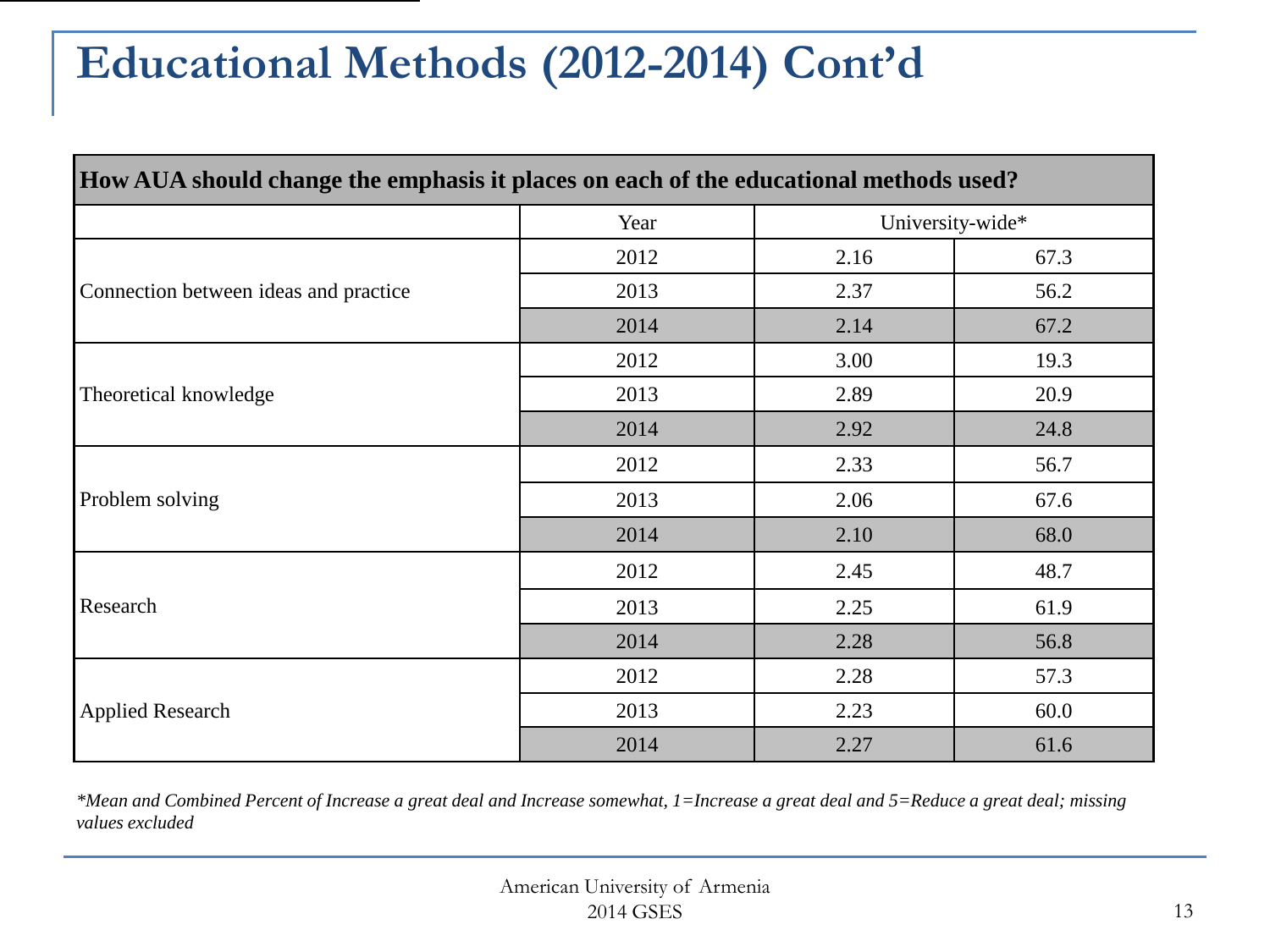#### <span id="page-13-0"></span>**Overall Experience in Academic Program (2006-2014)**



| <b>Overall Experience in Academic Program (2006-2014)</b> |                  |                |  |  |  |  |  |
|-----------------------------------------------------------|------------------|----------------|--|--|--|--|--|
| Year                                                      | University-wide* |                |  |  |  |  |  |
| 2006                                                      | 2.13             | 71.2           |  |  |  |  |  |
| 2007                                                      | 2.21             | 64.3           |  |  |  |  |  |
| 2008                                                      | 1.93             | 83.0           |  |  |  |  |  |
| 2009                                                      | 2.00             | 81.0           |  |  |  |  |  |
| 2010                                                      | 2.19             | 69.8           |  |  |  |  |  |
| 2011                                                      | 1.95             | 81.5<br>$\ast$ |  |  |  |  |  |
| 2012                                                      | 2.03             | 80.0           |  |  |  |  |  |
| 2013                                                      | 2.10             | 70.5<br>r      |  |  |  |  |  |
| 2014                                                      | 2.24             | 59.2           |  |  |  |  |  |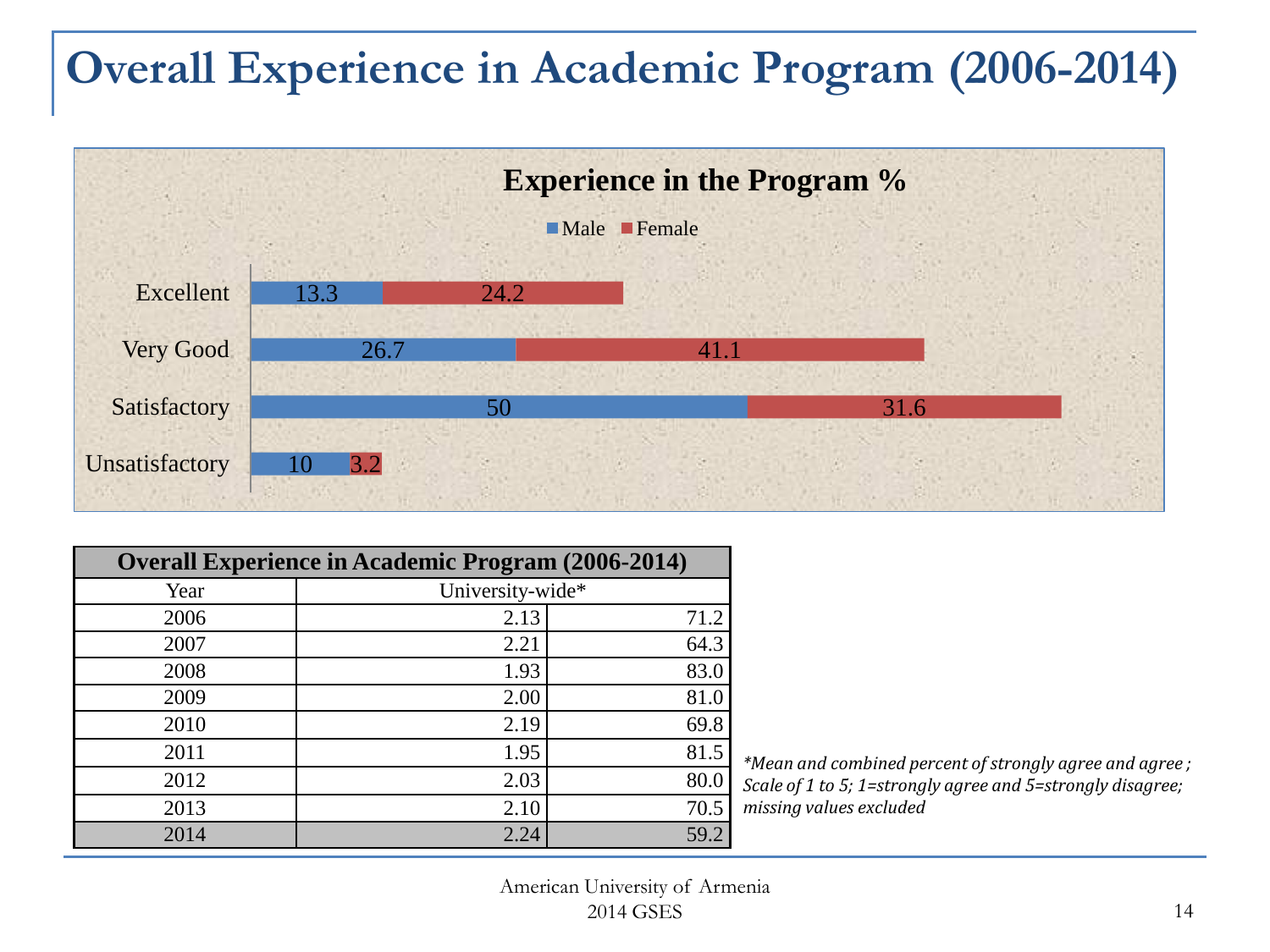# <span id="page-14-0"></span>**Support in the Degree Program (2010-2014)**

| <b>Measures</b>                                                             | Year | University-wide* |      | <b>Measures</b>                     | Year | University-wide* |      |
|-----------------------------------------------------------------------------|------|------------------|------|-------------------------------------|------|------------------|------|
| Student advising (e.g., guidance on<br>academic requirements, thesis/essay) | 2010 | 2.23             | 72.7 |                                     | 2010 | 2.23             | 72.1 |
|                                                                             | 2011 | 1.87             | 88.2 |                                     | 2011 | 1.98             | 79.8 |
|                                                                             | 2012 | 2.12             | 73.3 | Opportunities for formal student    | 2012 | 2.13             | 72.7 |
|                                                                             | 2013 | 2.04             | 78.1 | evaluations of instruction          | 2013 | 2.26             | 61.9 |
|                                                                             | 2014 | 2.08             | 74.4 |                                     | 2014 | 2.28             | 66.4 |
|                                                                             | 2010 | 2.11             | 77.3 |                                     | 2012 | 2.67             | 40.7 |
| Adequacy of support for research                                            | 2011 | 1.95             | 82.6 | Career and/or further study         | 2013 | 2.64             | 41.9 |
| (e.g., research facilities such as labs                                     | 2012 | 2.24             | 64.7 | advising and planning by<br>faculty |      |                  |      |
| and centers)                                                                | 2013 | 2.14             | 72.4 |                                     | 2014 | 2.40             | 52.8 |
|                                                                             | 2014 | 2.02             | 74.2 |                                     | 2010 | 1.89             | 86.4 |
|                                                                             | 2010 | 2.20             | 68.2 |                                     | 2011 | 1.80             | 90.7 |
|                                                                             | 2011 | 2.10             | 76.9 | Support of staff in the degree      | 2012 | 2.14             | 72.7 |
| Opportunity for research experience<br>or practical skills application      | 2012 | 2.47             | 54.0 | program                             | 2013 | 2.00             | 77.2 |
|                                                                             | 2013 | 2.23             | 66.6 |                                     | 2014 | 2.09             | 72.8 |
|                                                                             | 2014 | 2.25             | 60.0 |                                     | 2010 | 2.31             | 64.3 |
|                                                                             | 2010 | 2.12             | 79.1 |                                     | 2011 | 2.15             | 67.2 |
| Communications about academic                                               | 2011 | 2.14             | 70.6 | Advising for students on            |      |                  |      |
|                                                                             | 2012 | 2.26             | 64.0 | policies and rights and             | 2012 | 2.12             | 70.0 |
| policies and procedures                                                     | 2013 | 2.24             | 62.9 | responsibilities                    | 2013 | 2.13             | 67.6 |
|                                                                             | 2014 | 2.25             | 68.0 |                                     | 2014 | 2.20             | 64.6 |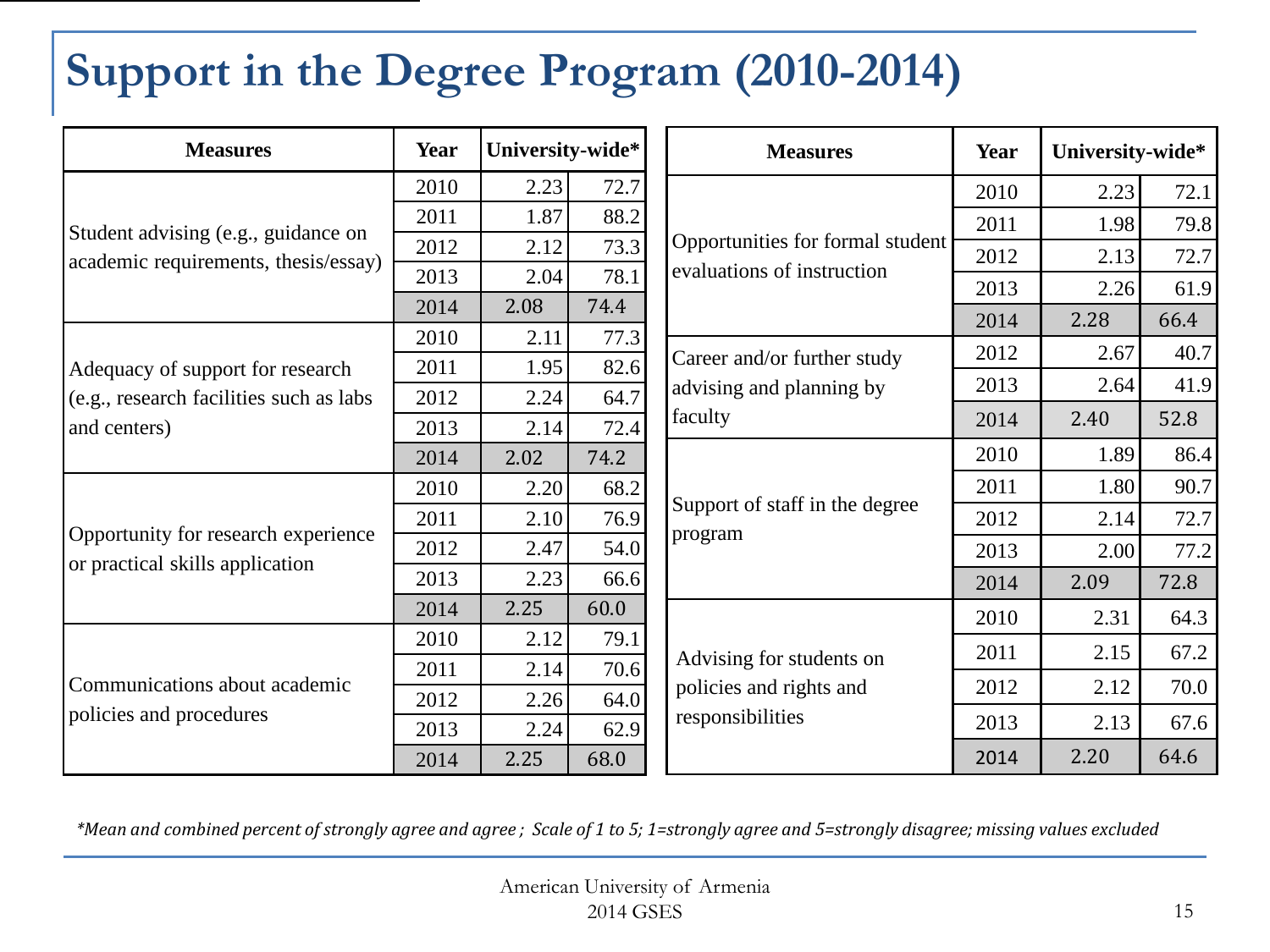#### <span id="page-15-0"></span>**University Services (2010-2014)**

| <b>Measures</b>                             | Year | University-wide* |      |                                    |      | <b>Measures</b> | Year | University-wide* |  |
|---------------------------------------------|------|------------------|------|------------------------------------|------|-----------------|------|------------------|--|
|                                             | 2010 | 2.16             | 68.2 |                                    | 2010 | 1.39            | 100  |                  |  |
|                                             | 2011 | 1.70             | 85.7 |                                    | 2011 | 1.32            | 97.4 |                  |  |
| Computer resources                          | 2012 | 1.96             | 79.3 |                                    |      |                 |      |                  |  |
|                                             | 2013 | 1.86             | 81.9 | Classroom facilities and equipment | 2012 | 1.46            | 96.0 |                  |  |
|                                             | 2014 | 1.91             | 76.8 |                                    | 2013 | 1.57            | 94.3 |                  |  |
|                                             | 2010 | 2.62             | 50.0 |                                    | 2014 | 1.36            | 96.8 |                  |  |
|                                             | 2011 | 2.35             | 60.4 |                                    | 2010 | 1.67            | 93.0 |                  |  |
| Food services                               | 2012 | 2.22             | 67.3 |                                    | 2011 | 1.84            | 80.4 |                  |  |
|                                             | 2013 | 2.43             | 52.3 | Services provided by the Office of |      |                 |      |                  |  |
|                                             | 2014 | 1.95             | 78.4 | the Registrar                      | 2012 | 1.90            | 80.7 |                  |  |
|                                             | 2010 | 1.91             | 83.7 |                                    | 2013 | 1.98            | 78.1 |                  |  |
|                                             | 2011 | 1.65             | 87.2 |                                    | 2014 | 2.20            | 69.4 |                  |  |
| Library resources in your<br>field of study | 2012 | 1.88             | 80.0 |                                    | 2010 | 2.28            | 60.0 |                  |  |
|                                             | 2013 | 1.77             | 85.8 |                                    | 2011 | 1.96            | 70.1 |                  |  |
|                                             | 2014 | 1.80             | 83.2 | Financial aid services -           |      |                 |      |                  |  |
|                                             | 2012 | 1.73             | 88.7 | scholarships, loans, work study    | 2012 | 2.03            | 69.1 |                  |  |
| Library support services                    | 2013 | 1.43             | 93.4 |                                    | 2013 | 1.92            | 75.2 |                  |  |
|                                             | 2014 | 1.47             | 94.4 |                                    | 2014 | 2.06            | 65.6 |                  |  |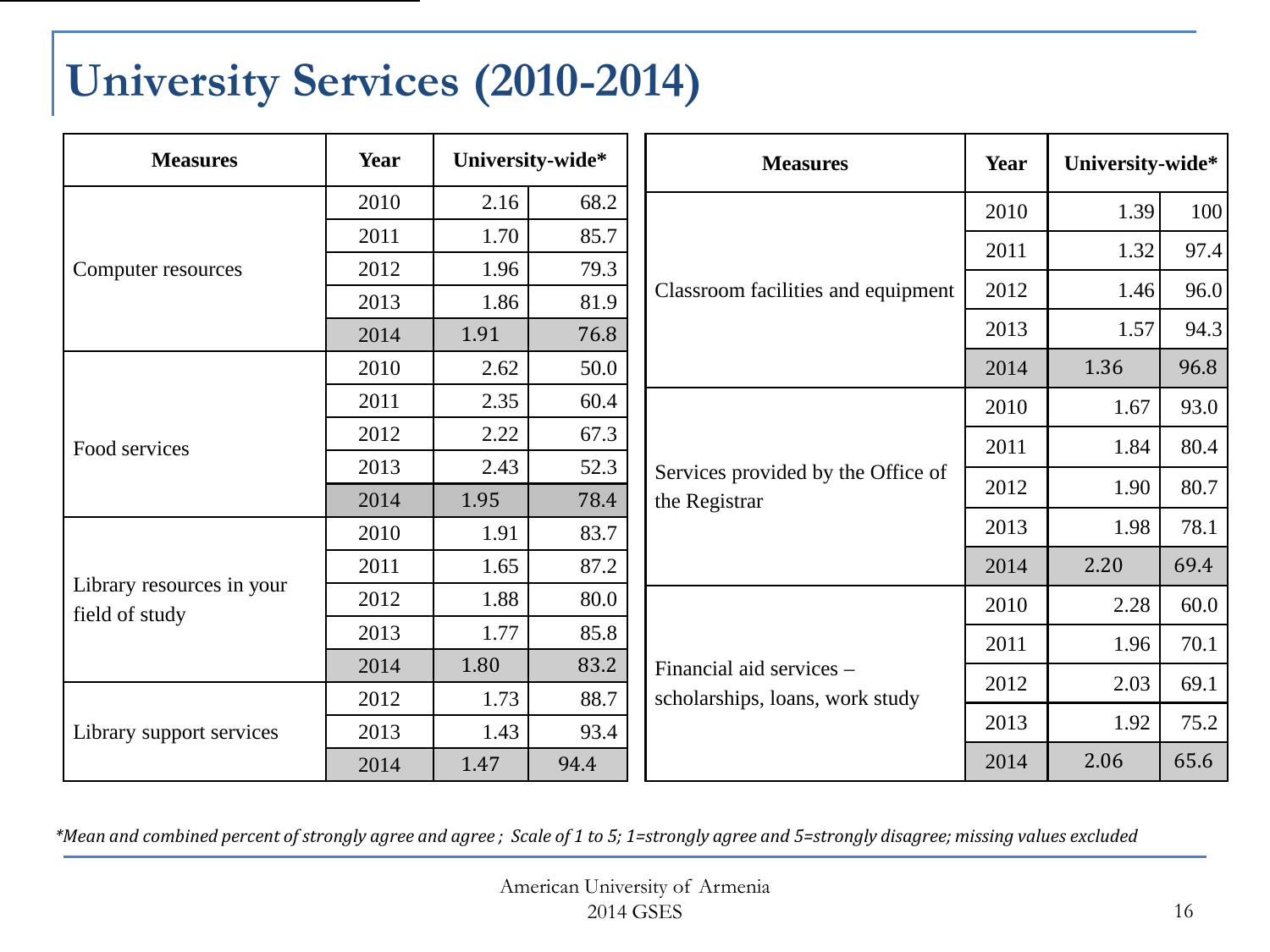## **University Services (2012-2014) Cont'd**

| <b>Measures</b>                                           | Year | University-wide* |      |  |
|-----------------------------------------------------------|------|------------------|------|--|
|                                                           | 2012 | 2.24             | 62.7 |  |
| Career advising and planning by ACDO                      | 2013 | 2.30             | 56.2 |  |
|                                                           | 2014 | 2.08             | 69.6 |  |
|                                                           | 2012 | 2.38             | 56.7 |  |
| Job orientations                                          | 2013 | 2.54             | 46.7 |  |
|                                                           | 2014 | 2.30             | 57.6 |  |
|                                                           | 2012 | 2.54             | 44.7 |  |
| Career days                                               | 2013 | 2.61             | 40.0 |  |
|                                                           | 2014 | 2.40             | 44.8 |  |
|                                                           | 2012 | 2.66             | 38.7 |  |
| CV/Cover letter writing sessions                          | 2013 | 2.69             | 33.3 |  |
|                                                           | 2014 | 2.50             | 41.6 |  |
|                                                           | 2012 | 2.78             | 31.3 |  |
| Job interview advisement                                  | 2013 | 2.62             | 37.2 |  |
|                                                           | 2014 | 2.46             | 43.2 |  |
|                                                           | 2012 | 2.35             | 56.0 |  |
| Job/training/lecture announcements broadcasted via e-mail | 2013 | 2.46             | 47.6 |  |
|                                                           | 2014 | 2.17             | 60.8 |  |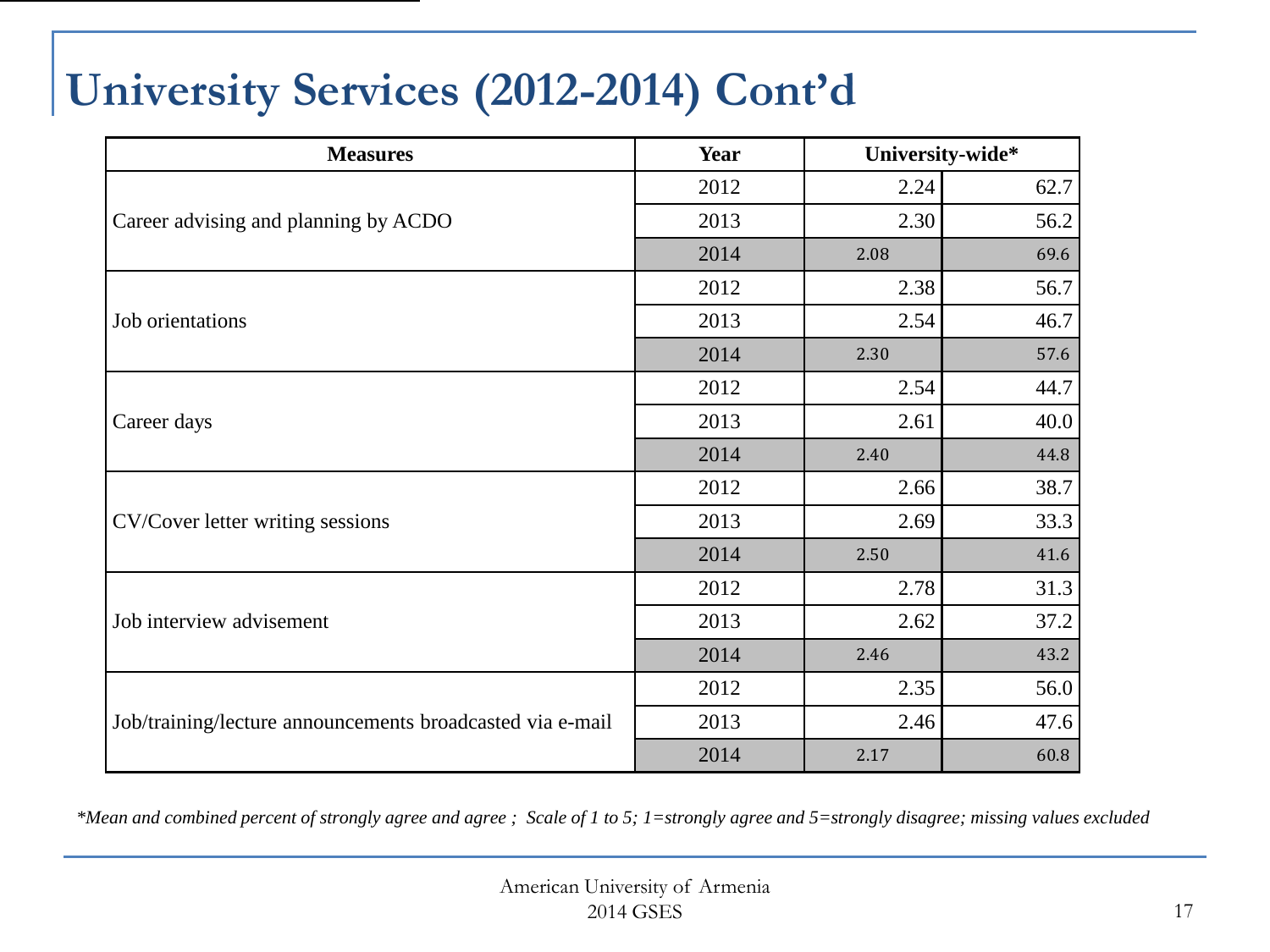#### <span id="page-17-0"></span>**Graduate Education's Contribution to Student Development**

| How much did your graduate education at AUA contribute to your development in the following areas? * |         |            |        |      |      |                     |      |                     |  |
|------------------------------------------------------------------------------------------------------|---------|------------|--------|------|------|---------------------|------|---------------------|--|
|                                                                                                      | ME IESM | <b>MBA</b> | M PSIA |      |      | LL.M. MS CIS MATEFL | CTr. | University-<br>wide |  |
| Writing skills                                                                                       | 5.20    | 4.75       | 5.77   | 4.68 | 4.77 | 5.15                | 4.40 | 5.00                |  |
| English Writing skills                                                                               | 5.10    | 4.80       | 5.81   | 5.00 | 4.77 | 5.05                | 4.40 | 5.05                |  |
| Speaking skills                                                                                      | 5.10    | 4.75       | 5.22   | 4.31 | 4.66 | 5.00                | 4.20 | 4.80                |  |
| <b>English Speaking skills</b>                                                                       | 4.90    | 4.77       | 5.45   | 4.36 | 4.66 | 5.05                | 4.20 | 4.85                |  |
| Applying scientific methods of inquiry                                                               | 5.30    | 4.27       | 5.90   | 4.36 | 4.33 | 5.45                | 4.20 | 4.84                |  |
| Computer skills                                                                                      | 5.30    | 3.67       | 4.54   | 3.57 | 3.77 | 5.30                | 2.80 | 4.17                |  |
| Ability to critically analyze ideas and information                                                  | 5.30    | 4.32       | 5.90   | 4.73 | 4.44 | 5.45                | 5.40 | 4.97                |  |
| Ability to solve analytical problems                                                                 | 5.50    | 4.30       | 5.59   | 5.15 | 4.11 | 5.10                | 4.80 | 4.88                |  |
| Ability to lead and guide others                                                                     | 5.30    | 4.45       | 5.09   | 4.57 | 4.55 | 4.75                | 3.40 | 4.66                |  |
| Ability to function as part of a team                                                                | 5.70    | 5.02       | 5.45   | 4.84 | 4.33 | 5.00                | 4.80 | 5.06                |  |
| Ability to plan and carry out projects independently                                                 | 5.70    | 4.92       | 5.77   | 4.63 | 4.77 | 5.60                | 4.60 | 5.17                |  |
| Making presentations to forums typical of your field of<br>study                                     | 5.60    | 5.35       | 5.81   | 5.10 | 5.22 | 5.80                | 4.20 | 5.43                |  |

*\* Scale from 1 to 7; 1=not at all, 7=tremendously; missing values excluded*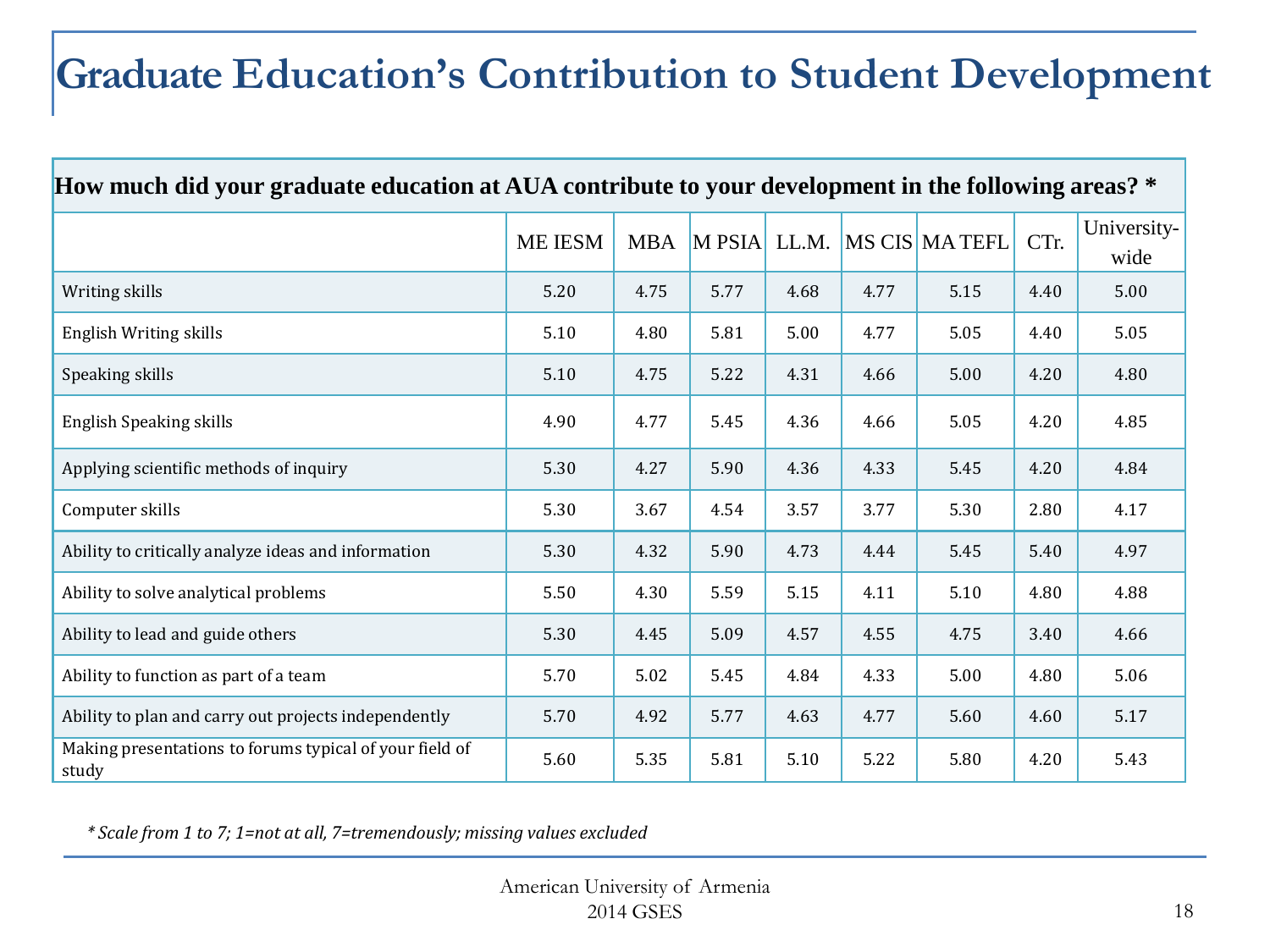#### **Positive Highlights, Differences and Suggestions for Improvement**

| What are the three things you liked most about AUA? *   | N  | What are the three most important differences between    |    |
|---------------------------------------------------------|----|----------------------------------------------------------|----|
| Atmosphere/community/environment/culture                | 62 | AUA and other universities and colleges in Armenia? *    | N  |
| <b>Facilities and equipment (comfort, access)</b>       | 51 | <b>Teaching/learning methodologies</b>                   | 35 |
| <b>Faculty members and support</b>                      |    | Atmosphere/community/environment/culture                 | 33 |
|                                                         | 38 | <b>Quality of education/western teaching style</b>       | 25 |
| Teaching/learning methodologies and assignments         | 28 | Faculty members and support                              | 24 |
| Quality of education/Western teaching style             | 25 | Student-faculty relationships/Student centered approach  | 23 |
| Knowledge/skills/experience gained                      | 25 |                                                          |    |
|                                                         |    | Fairness/ grading system                                 | 23 |
| Library resources and support                           | 24 | Organizational management/ flexibility /support services | 22 |
| Organizational management/ flexibility/support services | 21 | Facilities/equipments/technologies                       | 19 |
| Student-faculty relationships/student centered approach | 18 | English language environment                             | 12 |

| What are the three most important things AUA could do to improve the quality of the graduate experience? *     | N  |
|----------------------------------------------------------------------------------------------------------------|----|
| Invite more (foreign) faculty (better/more qualified/experienced/full-time)                                    | 54 |
| <b>Improve the curriculum</b>                                                                                  | 35 |
| <b>Emphasize practical approach</b>                                                                            | 29 |
| Improve organizational management (communication, accountability, services etc.)                               | 24 |
| Improve educational methodologies/processes/materials                                                          | 19 |
| Increase the number of courses (electives, Armenia related courses, specific courses or concentration) offered | 19 |
| Increase standards of admission                                                                                | 18 |

*\*Open-ended question; Responses recoded*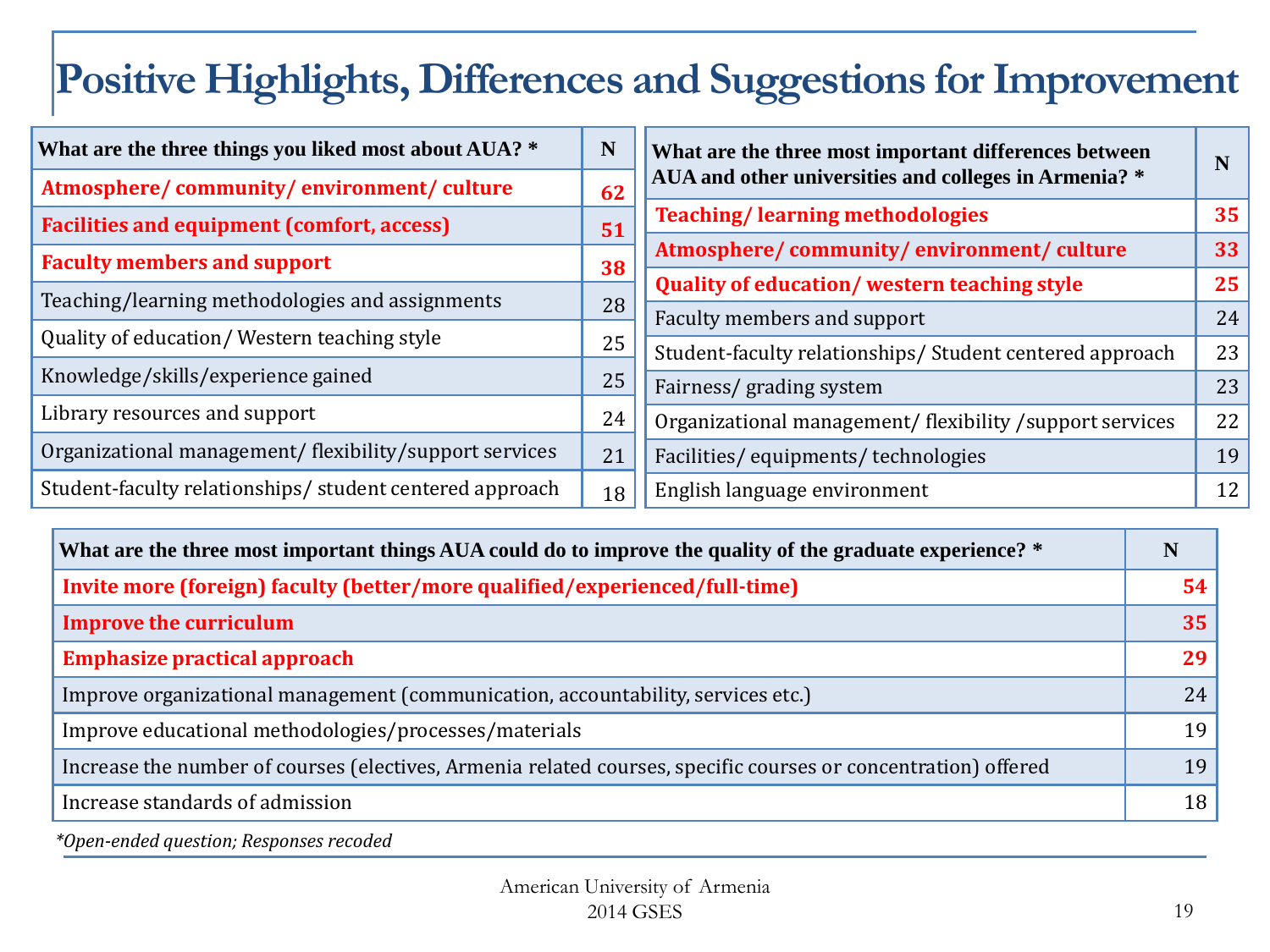#### <span id="page-19-0"></span>**AUA Extension**

| Have you ever participated in AUA Extension courses? |                            |       |  |  |  |  |
|------------------------------------------------------|----------------------------|-------|--|--|--|--|
|                                                      | Valid Percent<br>Frequency |       |  |  |  |  |
| Yes                                                  | 28                         |       |  |  |  |  |
| N <sub>0</sub>                                       | $\mathbf{Q}$               |       |  |  |  |  |
| <b>TOTAL</b>                                         | 125                        | 100.0 |  |  |  |  |

#### **Check up to THREE courses you would enroll in, if offered by AUA % (top 10)**

Software programming Leading Multinational Corporations Administrative Practices and Organization Business, Government & Society English speaking course Negotiation Skills/ Conflict Management & Assertiveness Certification as Financial Analyst Team Building/ Human Resource Management Certification in Project Management (both levels) Executive Leadership & Management

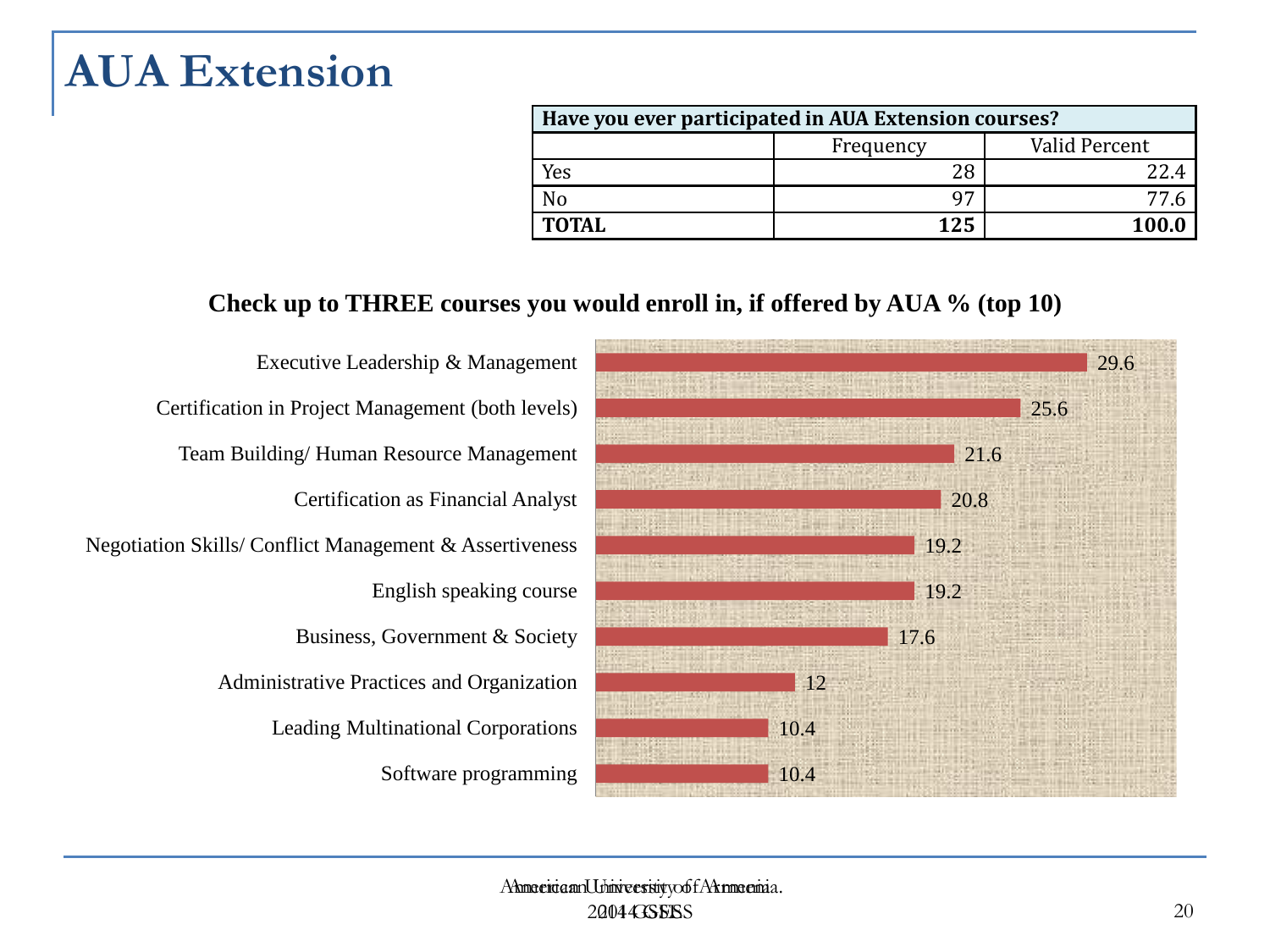## <span id="page-20-0"></span>**Employment and Further Education**

| What are your immediate employment/education plans? $N(\%)$          |                |              |               |         |               |               |         |              |  |
|----------------------------------------------------------------------|----------------|--------------|---------------|---------|---------------|---------------|---------|--------------|--|
|                                                                      | <b>ME IESM</b> | <b>MBA</b>   | <b>MAPSIA</b> | LL.M.   | <b>MS CIS</b> | <b>MATEFL</b> | CTr.    | <b>TOTAL</b> |  |
| I am currently employed and am not seeking<br>alternative employment | 0(0.0)         | 12<br>(30.0) | 3(13.6)       | 4(21.1) | 4(44.4)       | 4(20.0)       | 1(20.0) | 28 (22.4)    |  |
| I am currently employed but am seeking<br>alternative employment     | 6(60.0)        | 9(22.5)      | 6(27.3)       | 8(42.1) | 3(33.3)       | 4(20.0)       | 2(40.0) | 38 (30.4)    |  |
| I am unemployed and seeking employment                               | 4(40.0)        | 15<br>(37.5) | 13(59.1)      | 3(15.8) | 1(11.1)       | 8(40.0)       | 0(0.0)  | 44 (35.2)    |  |
| I am unemployed but not seeking employment                           | 0(0.0)         | 1(2.5)       | 0(0.0)        | 0(0.0)  | 0(0.0)        | 1(5.0)        | 0(0.0)  | 2(1.6)       |  |
| I will be / am continuing my graduate education                      | 0(0.0)         | 3(7.5)       | 0(0.0)        | 4(21.1) | 0(0.0)        | 1(5.0)        | 2(40.0) | 10(8.0)      |  |
| Other                                                                | 0(0.0)         | 0(0.0)       | 0(0.0)        | 0(0.0)  | 1(11.1)       | 2(10.0)       | 0(0.0)  | 3(2.4)       |  |
|                                                                      |                |              |               |         |               |               |         |              |  |

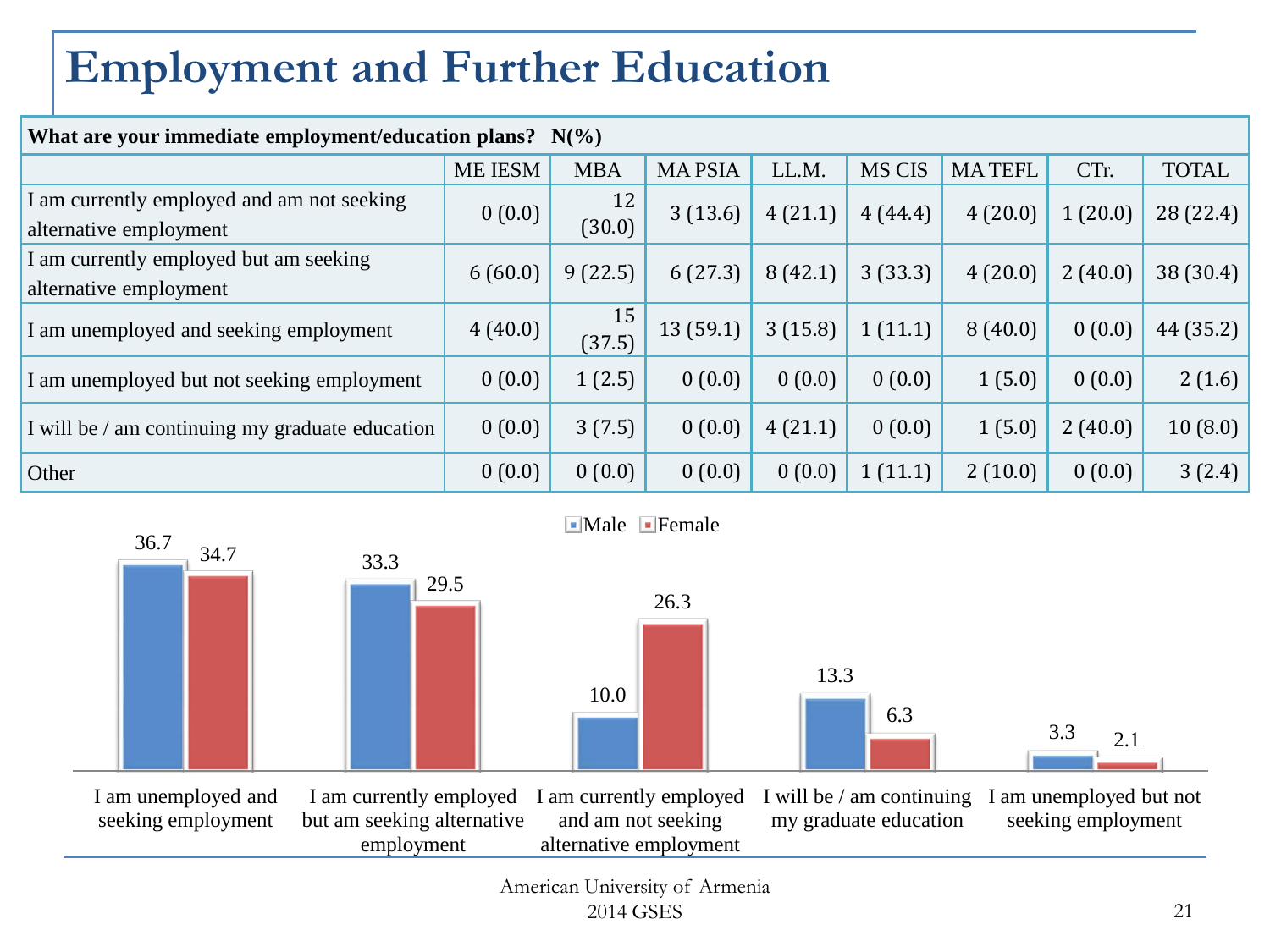# <span id="page-21-0"></span>**Employment Plans**

| Which BEST describes your potential employer? N(%)                       |                |            |                |          |         |               |         |              |  |
|--------------------------------------------------------------------------|----------------|------------|----------------|----------|---------|---------------|---------|--------------|--|
|                                                                          | <b>ME IESM</b> | <b>MBA</b> | <b>MA PSIA</b> | LL.M.    | MS CIS  | <b>MATEFL</b> | CTr.    | <b>TOTAL</b> |  |
| Government (RoA or foreign) or<br>other public institution, agency, body | 1(10.0)        | 2(5.0)     | 10(45.5)       | 10(52.6) | 0(0.0)  | 3(15.0)       | 2(50.0) | 28 (22.6)    |  |
| Private for-profit corporation/<br>company/group practice                | 8(80.0)        | 30(75.0)   | 2(9.1)         | 6(31.6)  | 8(88.9) | 8(40.0)       | 1(25.0) | 63 (50.8)    |  |
| Private non-profit organization                                          | 0(0.0)         | 4(10.0)    | 10(45.5)       | 3(15.8)  | 1(11.1) | 7(35.0)       | 1(25.0) | 26(21.0)     |  |
| Self-employment: own business                                            | 1(10.0)        | 4(10.0)    | 0(0.0)         | 0(0.0)   | 0(0.0)  | 2(10.0)       | 0(0.0)  | 7(5.6)       |  |

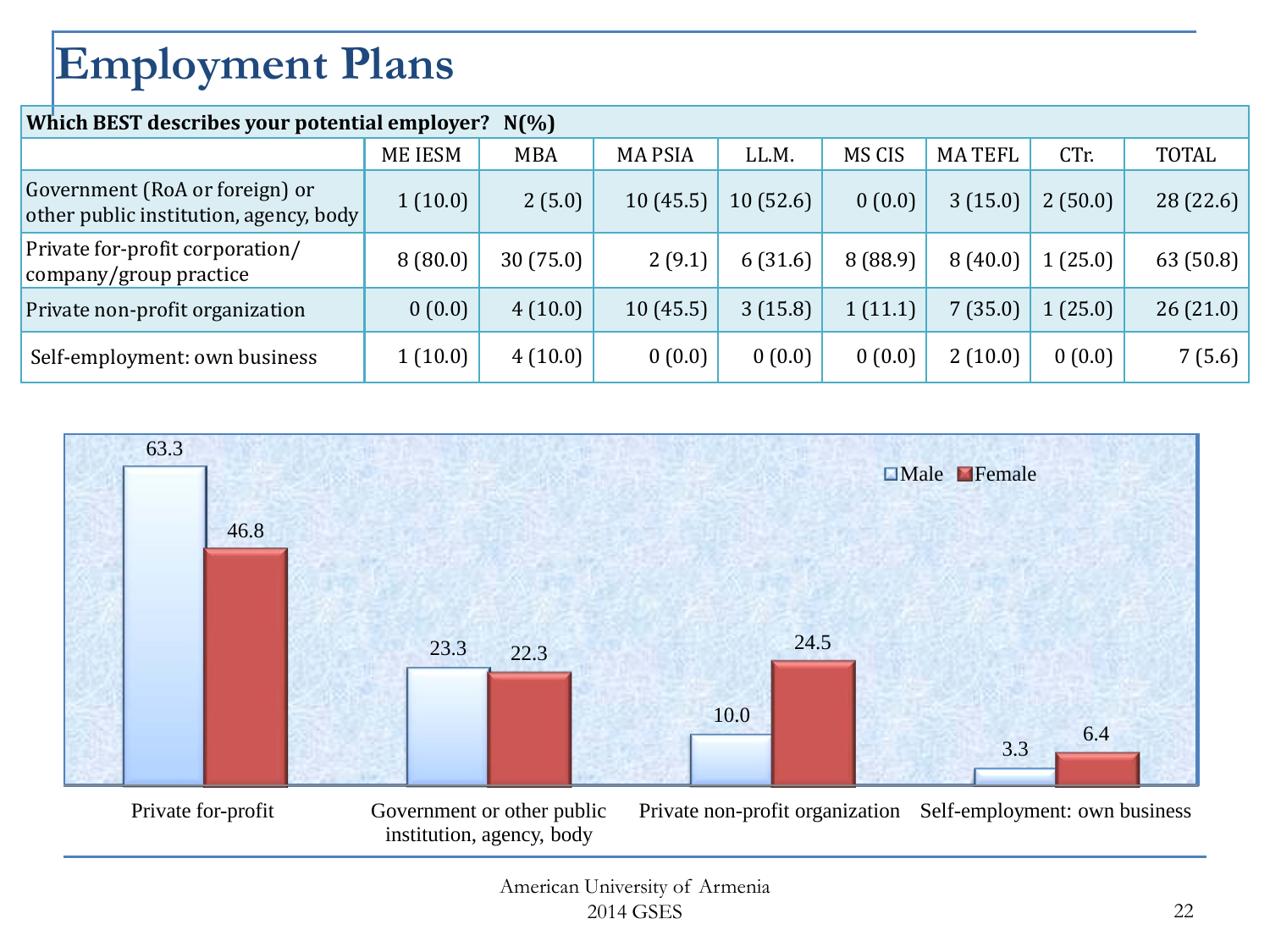#### **Employment Plans Cont'd**

#### **Potential Industry of Employment % (top9)**